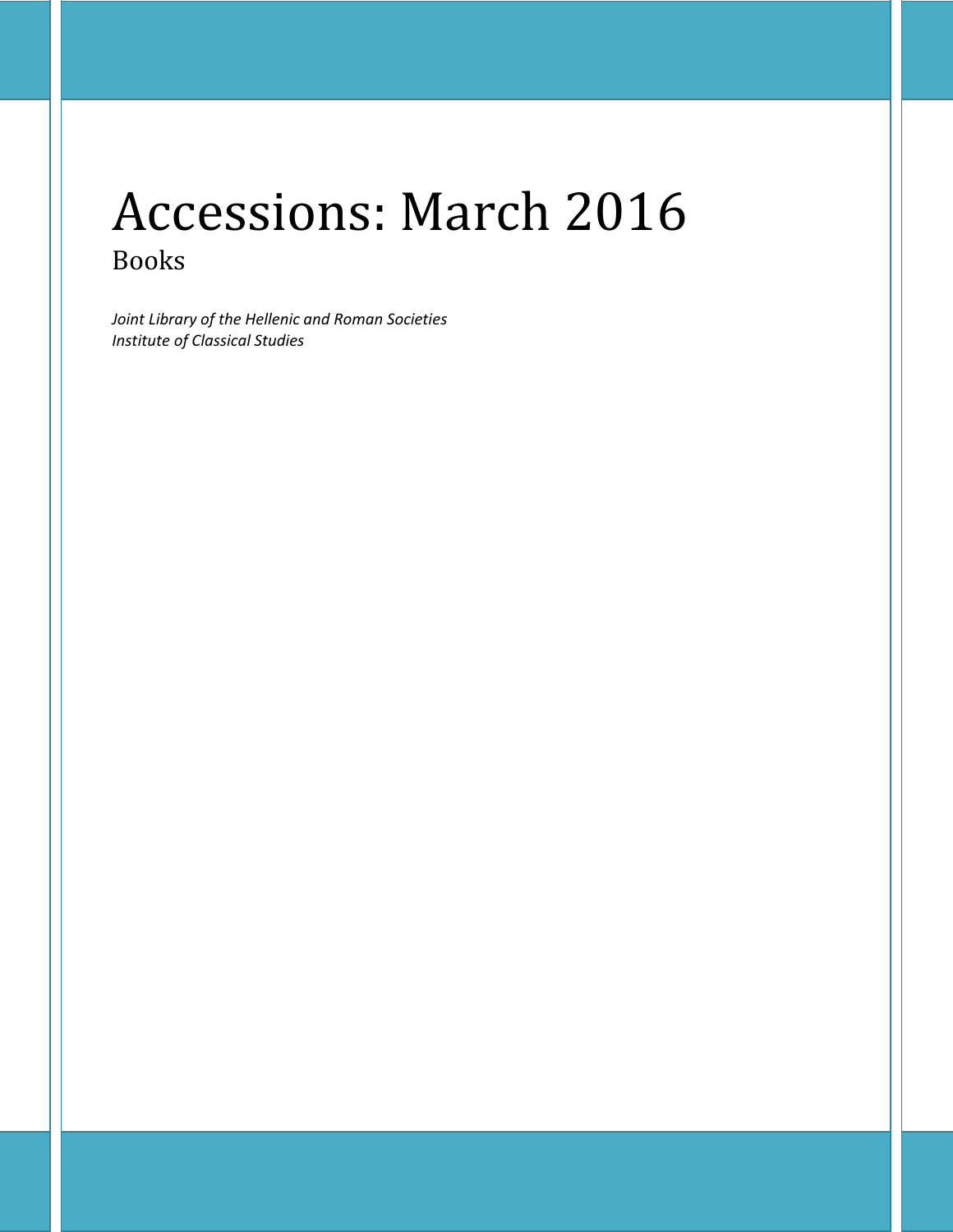# **Table of Contents**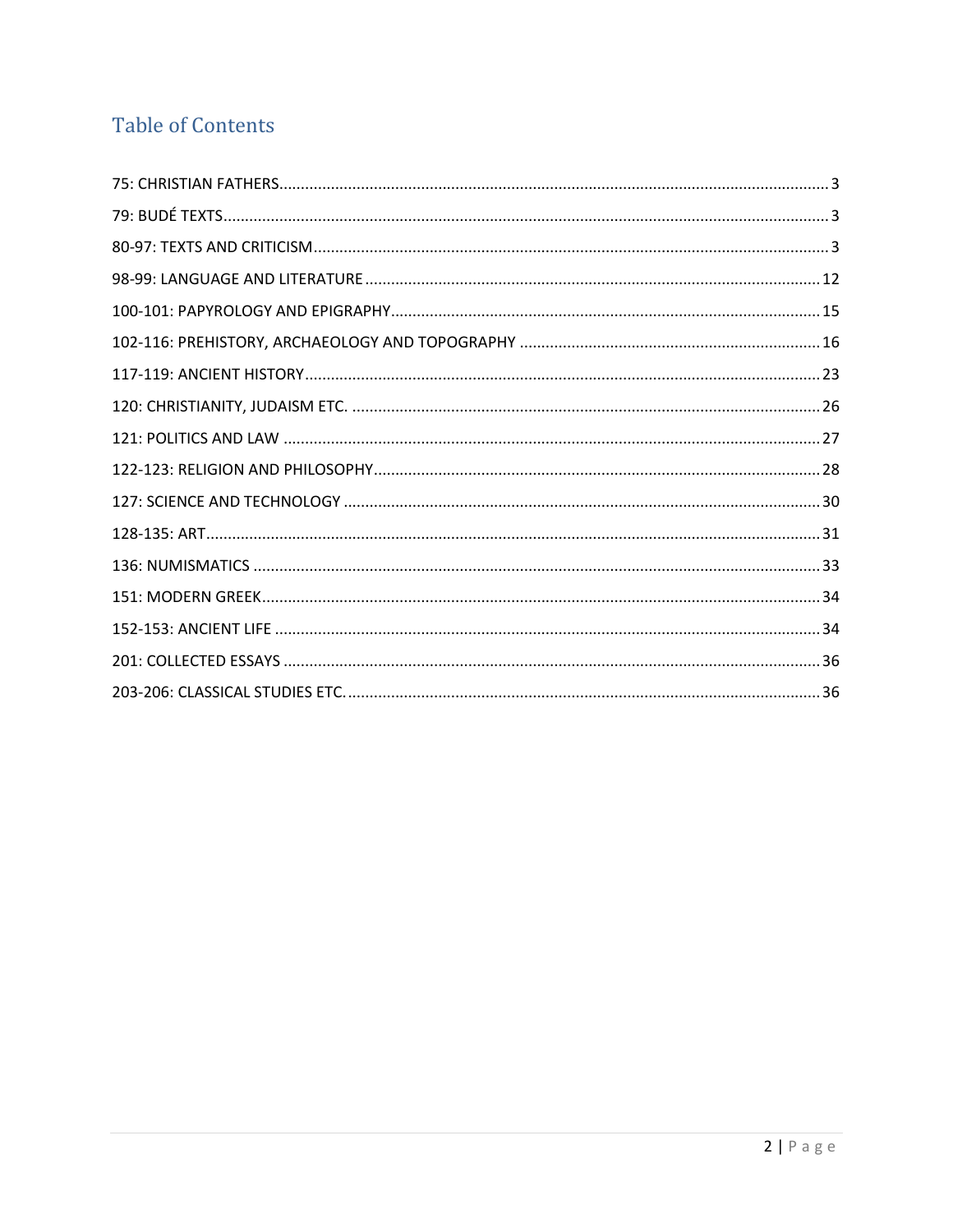### <span id="page-2-0"></span>**75: CHRISTIAN FATHERS**

75: EVA. Evagrius and his legacy / edited by Joel Kalvesmaki and Robin Darling Young. Notre Dame, Indiana : University of Notre Dame Press, 2016. x, 404 p. ; 23 cm. 0268033293 (pbk.). 9780268033293 (pbk.) : £40.95 / \$39.00. H.

## <span id="page-2-1"></span>**79: BUDÉ TEXTS**

79: LON. Anonymus Londinensis. Un papyrus médical grec du Ier siècle après J.-C. : P.Lit.Lond. 165, Brit.Libr. inv. 137 / l'anonyme de Londres ; texte établi et traduit par Antonio Ricciardetto. Collection des universités de France. Série grecque ; 520. Paris : Les Belles Lettres, 2016. clxiii, 270 [i.e. 337] p. ; 20 cm. 2251006044 (pbk.). 9782251006048 (pbk.) : €59.00.

#### <span id="page-2-2"></span>**80-97: TEXTS AND CRITICISM**

81.9C. Zotou, Alexia. Carmina anacreontea 1-34 : ein Kommentar / Alexia Zotou. Beiträge zur Altertumskunde ; Bd. 332. Berlin : de Gruyter, 2014. viii, 206 p. ; 24 cm. 3110364980 (hbk.). 9783110364989 (hbk.) : £59.99 / €79.95.

X81.27M. Aristophanes. Frammenti / Aristofane ; testo, traduzione e commento a cura di Matteo Pellegrino. Prosopa ; 8. Lecce : Pensa multimedia, 2015. 498 p. ; 21 cm. 8867602969 (pbk.). 9788867602964 (pbk.) : €38.00.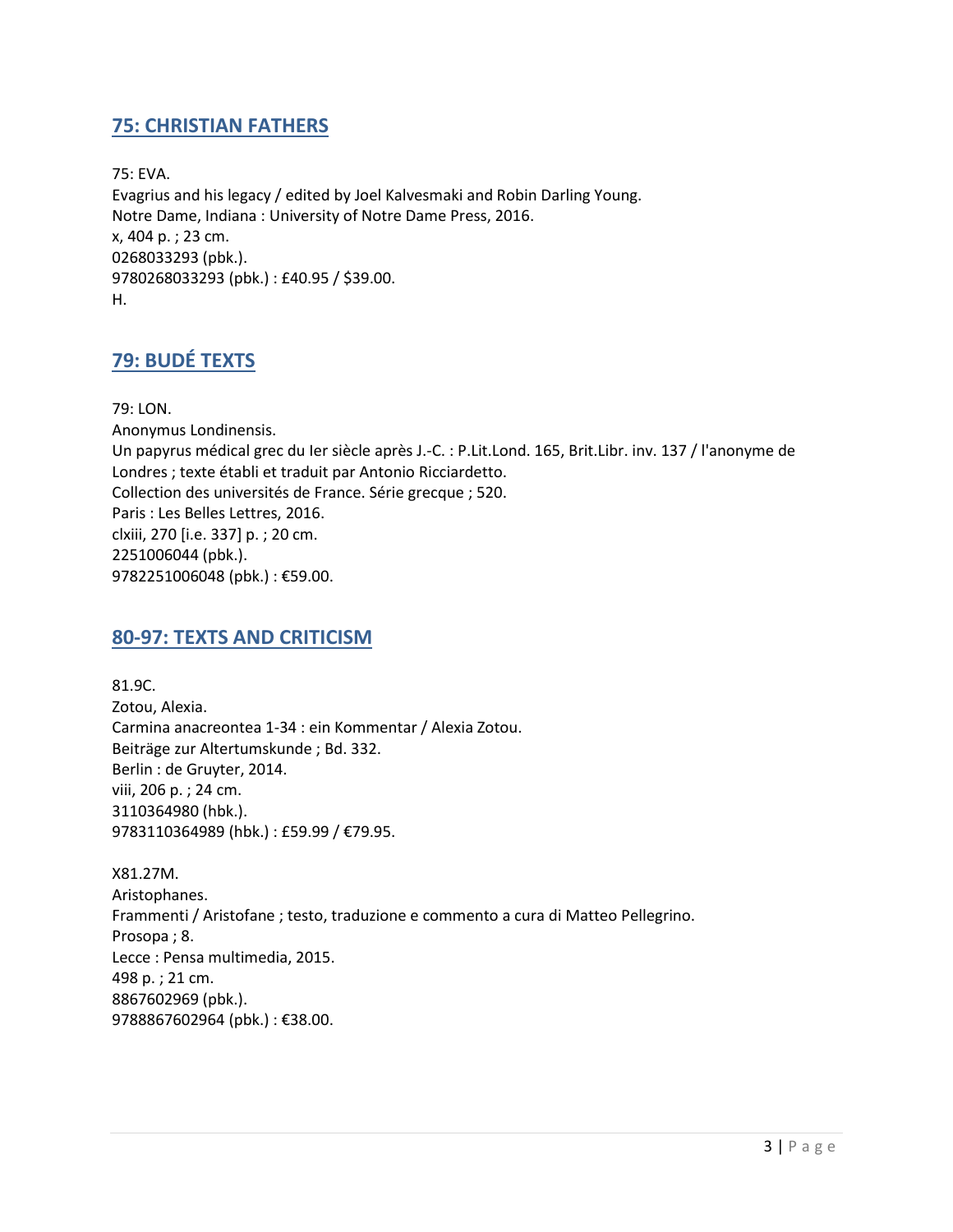82N. Aristotle. Aristotle On poetics / translation by A. S. G. Thurston. 2nd ed. Helsinge, Denmark : Whyte Tracks, 2015. xiv, 97 p. : port. ; 22 cm. 8792632467 (hbk.). 9788792632463 (hbk.) : £36.99. 8792632270 (incorrect ISBN on rear cover). 9788792632272 (incorrect ISBN on rear cover). H.

83.22F: SCH. Schauer, Markus. Der Gallische Krieg : Geschichte und Täuschung in Caesars Meisterwerk / Markus Schauer. München : C.H. Beck, 2016. 271 p. : 4 ill., 1 map ; 23 cm. 3406687431 (hbk.). 9783406687433 (hbk.) : €19.95. R.

83.27A. Catullus, Gaius Valerius. The poems of Catullus / a new translation by Daisy Dunn. London : William Collins, 2016. xiii, 157 p. ; 20 cm. 000758296X (pbk.). 9780007582969 (pbk.) : £8.99 / Can.\$17.99. R.

83.27B. Catullus, Gaius Valerius. Liriche ed epigrammi / Gaio Valerio Catullo ; a cura di Gianfranco Nuzzo. [Palermo] : Palumbo, 2015. 117 p. ; 22 cm. 886889226X (pbk.). 9788868892265 (pbk.) : €18.00. R.

83.27D: DUN. Dunn, Daisy. Catullus' bedspread : the life of Rome's most erotic poet / by Daisy Dunn. London : William Collins, 2016. xxiii, 312 p., [8] p. of plates : ill. (chiefly col.), facsim., maps ; 23 cm. 0007554338 (hbk.). 9780007554331 (hbk.) : £16.99. R.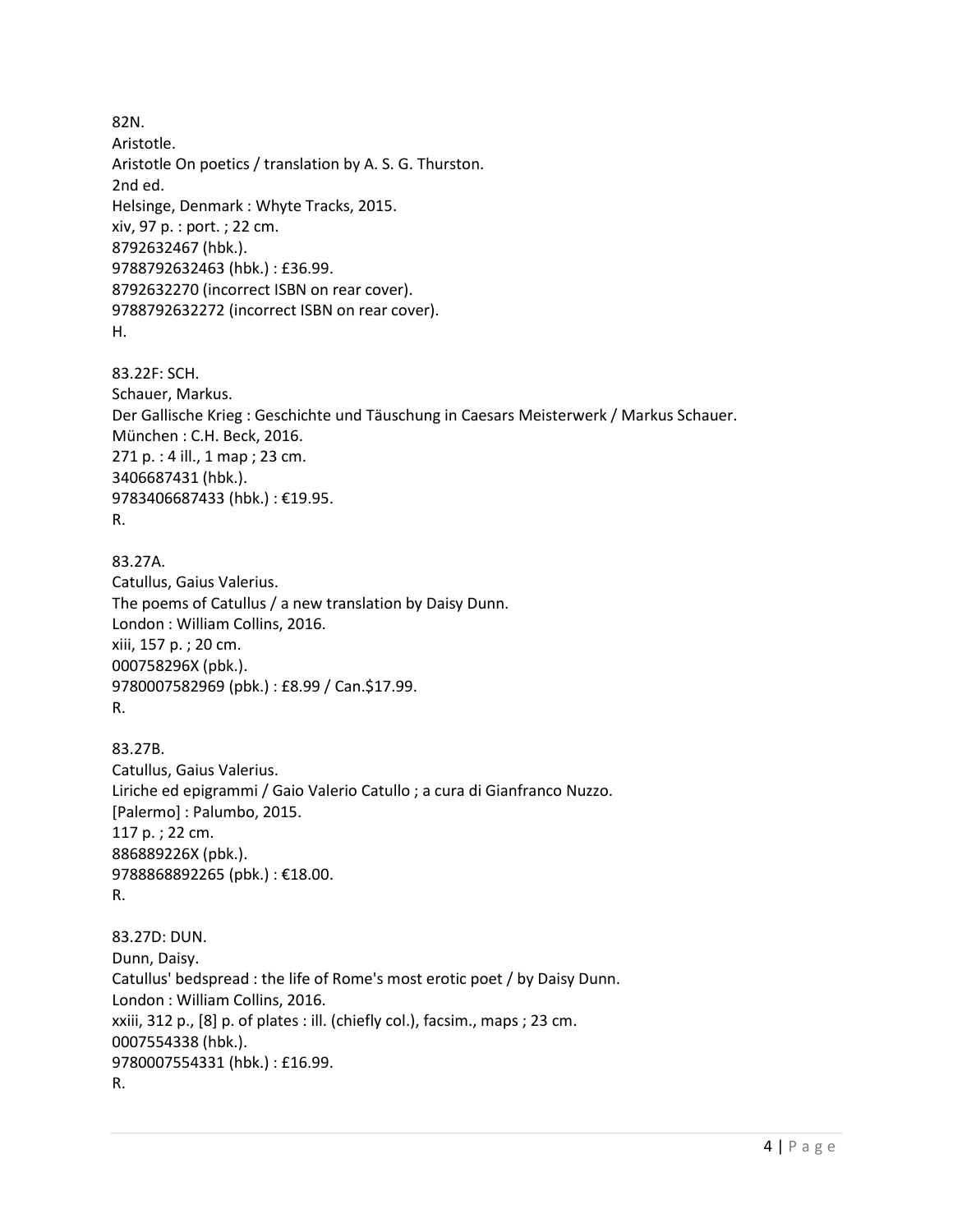83.27D: YOU. Young, Elizabeth Marie. Translation as muse : poetic translation in Catullus's Rome / Elizabeth Marie Young. Chicago ; London : The University of Chicago Press, 2015. viii, 257 p. ; 24 cm. 022627991X (hbk.). 9780226279916 (hbk.) : £35.00 / \$50.00. 9780226280080 (e-book). R.

X84.3T: OTT. Ott, Frank-Thomas. Die Zweite Philippica als Flugschrift in der späten Republik / Frank-Thomas Ott. Beiträge zur Altertumskunde ; Bd. 326. Berlin : De Gruyter, 2013. xi, 615 p. ; 24 cm. 3110310880 (hbk.). 9783110310887 (hbk.) : €139.95. 9783110310986 (e-book).

86E: STU. Looking at Bacchae / edited by David Stuttard. London : Bloomsbury Academic, an imprint of Bloomsbury Publishing Plc, 2016. [viii], 235 p. ; 22 cm. 1474221483 (hbk.). 9781474221481 (hbk.) : £60.00. 1474221475 (pbk.). 9781474221474 (pbk.) : £18.99. 9781474221504 (ePDF). 9781474221498 (ePub). H.

X86S. Euripides. Pseudo-Euripides, Rhesus / edited with introduction and commentary by Almut Fries. Untersuchungen zur antiken Literatur und Geschichte ; Bd. 114. Berlin : De Gruyter, 2014. xvii, 517 p. ; 24 cm. 3110342073 (hbk.). 9783110342079 (hbk.) : €149.95.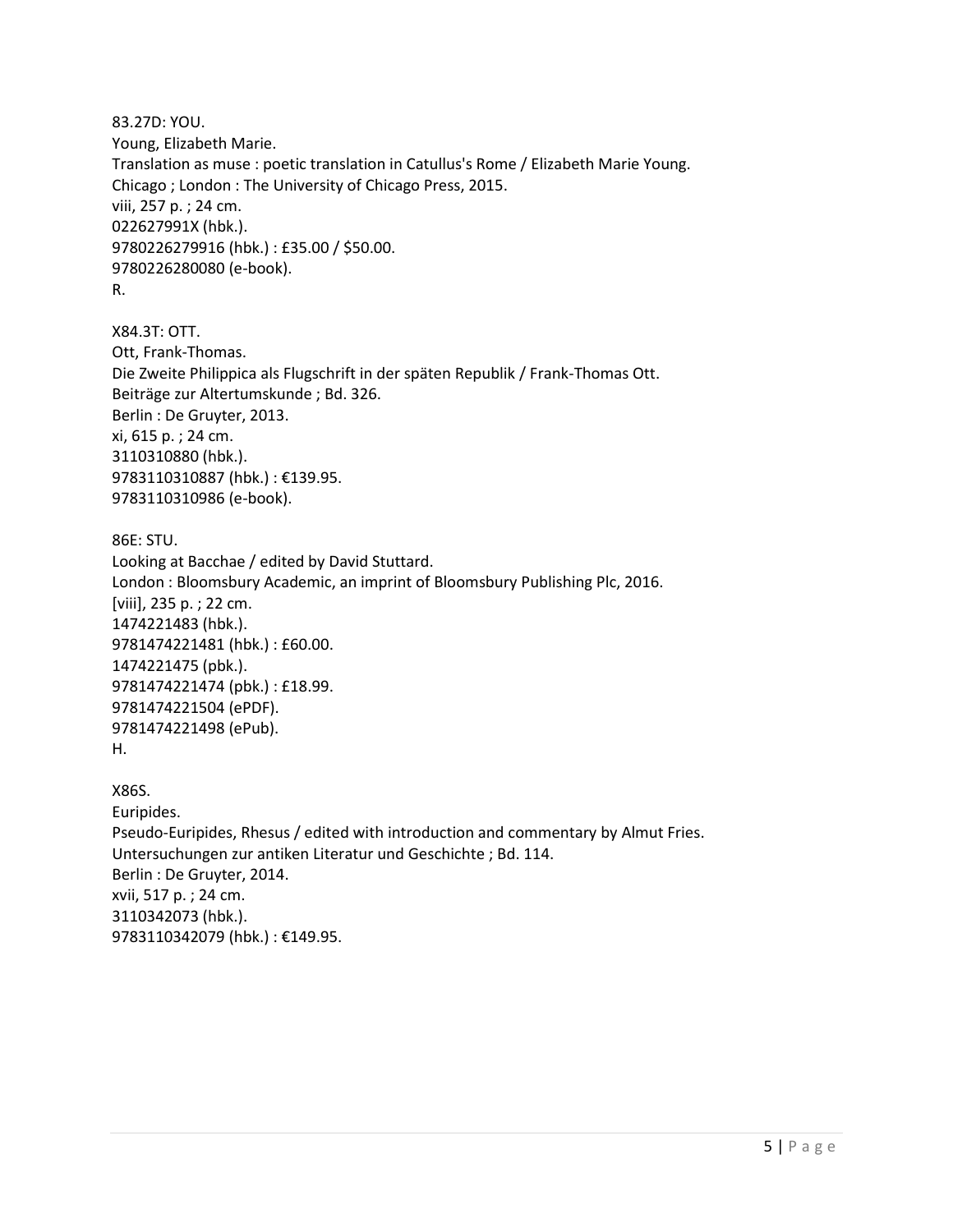86Y: LEF. Lefkowitz, Mary R., 1935- Euripides and the gods / Mary Lefkowitz. Onassis series in Hellenic culture. New York, NY : Oxford University Press, 2016. xviii, 294 p. : ill. ; 22 cm. 0199752052 (hbk.). 9780199752058 (hbk.) : £29.99. H.

89.1B: BAT. Horace's Epodes : contexts, intertexts, and reception / edited by Philippa Bather and Claire Stocks. Oxford : Oxford University Press, 2016. xiv, 279 p. ; 22 cm. 0198746059 ((hbk.). 9780198746058 (hbk.) : £70.00. R.

89.1C: MAC. McCarter, Stephanie. Horace between freedom and slavery : the first book of Epistles / Stephanie McCarter. Wisconsin studies in classics. Madison, Wisconsin : The University of Wisconsin Press, 2015. xi, 359 p. ; 24 cm. 0299305708 (hbk.). 9780299305703 (hbk.) : £65.95 / \$65.00. 0299305740 (pbk.). 9780299305741 (pbk.). 9780299305734 (e-book).

R.

X89.5. Hyperides. Der Neue Hypereides : Textedition, Studien und Erläuterungen / von László Horváth. Texte und Kommentare ; Bd. 50. Berlin : De Gruyter, 2014. xiv, 202 p., [3] p. of plates : col. facsims ; 24 cm. 3110378620 (hbk.). 9783110378627 (hbk.) : €79.95. 9783110379419 (PDF : online).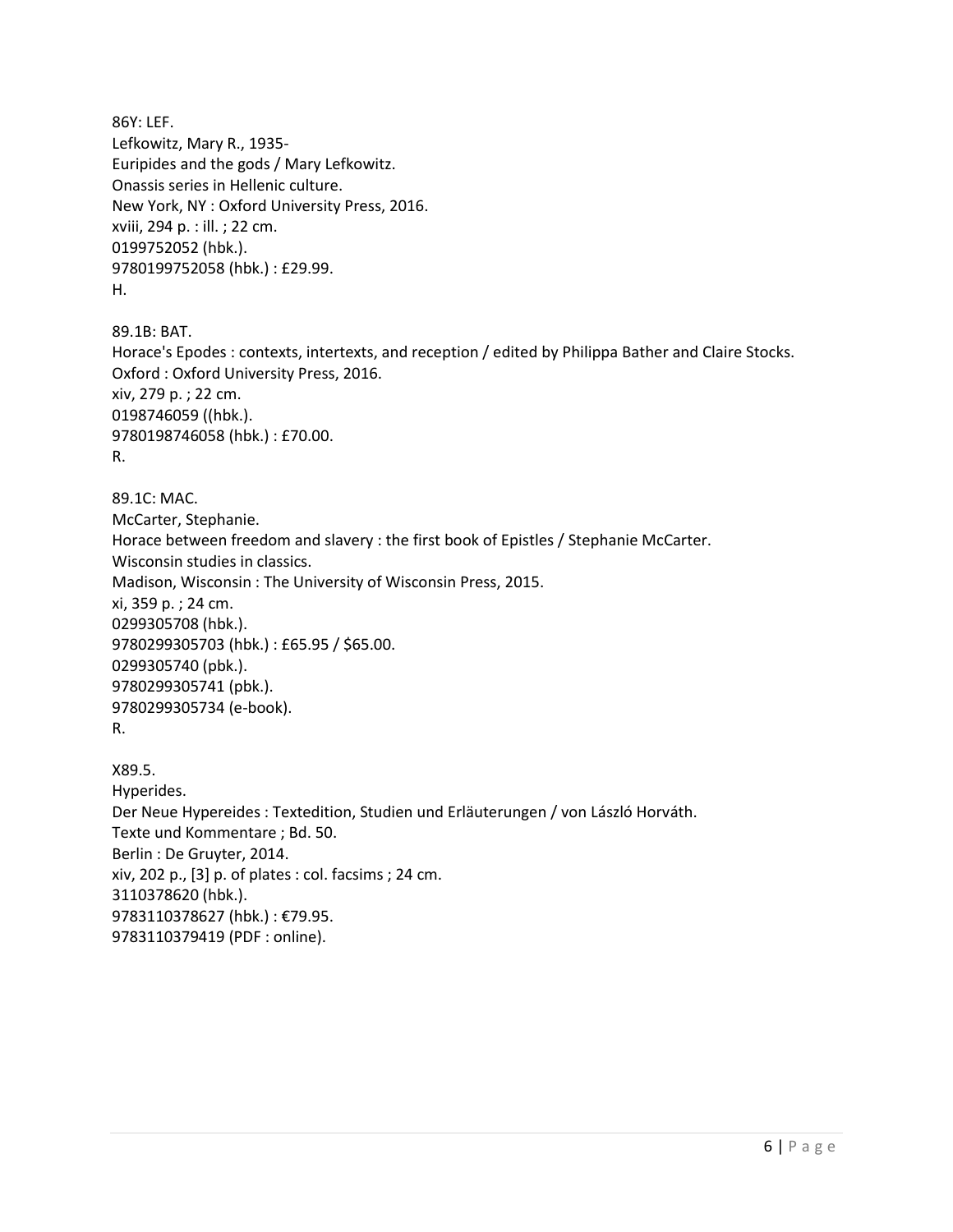X89.26: BEL. Juvenal. Giovenale, Satira 8 : introduzione, testo, traduzione e commento / di Giuseppe Dimatteo. Texte und Kommentare ; Bd. 49. Berlin : De Gruyter, 2014. 372 p. ; 24 cm. 9783110371154 (hbk.). 3110371154 (hbk.) : €109.95. 89.29: SOL. Solitario, Michele. Leonidas of Tarentum between cynical polemic and poetic refinement / Michele Solitario. Quaderni dei Seminari romani di cultura greca ; 19. Roma : Edizioni Quasar, 2015. 110 p. ; 24 cm. 8871406079 (pbk.). 9788871406077 (pbk.) : €31.00. H. 89.31. Libanius. Between city and school : selected orations of Libanius / Raffaella Cribiore. Translated texts for historians ; v. 65. Liverpool : Liverpool Univ. Press, 2015. viii, 262 p. ; 22 cm. 1781382522 (hbk.). 9781781382523 (hbk.) : £70.00. 1781382530 (pbk.). 9781781382530 (pbk.) : £19.99. H. 89.38. Lucian, of Samosata. Oneiros ē Alektryōn, Timōn ē Misanthrōpos, Pros ton apaideuton kai polla biblia ōnoumenon, Ploion ē Euchai, Nekrikoi dialogoi (epilogē) / Loukianos ; eisagōgē, keimeno, metaphrasē, scholia Dēmētrios A. Chrēstidēs. Archaioi syngrapheis ; 156. Loukianos ; 3. [Thessalonikē] : Ekd. Zētros, 2015. 611 p. ; 20 cm. 9604632795 (hbk.). 9789604632794 (hbk.) : €25.44. H.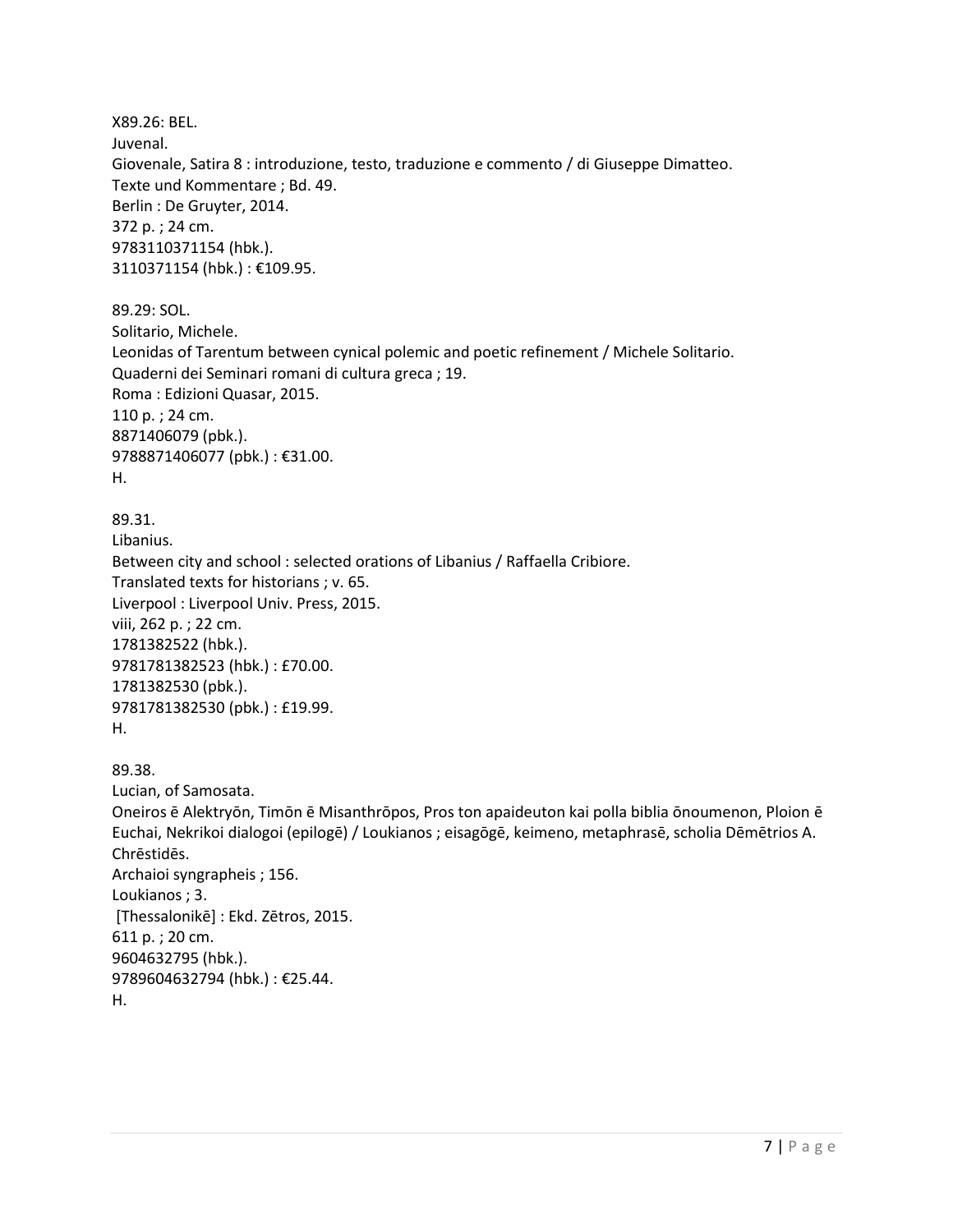89.38: FRE. Free, Alexander. Geschichtsschreibung als Paideia : Lukians Schrift "Wie man Geschichte schreiben soll" in der Bildungskultur des 2. Jhs. n. Chr. / Alexander Free. Vestigia ; Bd. 69. München : Verlag C.H. Beck, 2015. x, 321 p. ; 24 cm. 3406686060 (hbk.). 9783406686061 (hbk.) : €59.90. R.

89.43. Kapellos, Aggelos. Lysias 21 : a commentary / Aggelos Kapellos. Trends in classics. Supplementary volumes ; v. 28. Berlin : De Gruyter, 2014. 182 p. ; 24 cm. 3110354330 (hbk.). 9783110354331 (hbk.) : £63.99 / €84.99. 9783110362268 (pdf). 9783110391114 (ePub).

91.25D: MAS. Maslov, Boris, 1982- Pindar and the emergence of literature / Boris Maslov. Cambridge : Cambridge University Press, 2015. xii, 371 p. : ill. ; 24 cm. 1107116635 (hbk.). 9781107116634 (hbk.) : £74.99 / \$120.00. H.

92.1C: JOH. Renaud, François, 1960- The Platonic Alcibiades I : the dialogue and its ancient reception / François Renaud and Harold Tarrant. Cambridge : Cambridge University Press, 2015. xii, 292 p. ; 24 cm. 0521199123 (hbk.). 9780521199124 (hbk.) : £64.99 / \$99.99. H.

92.2A: TAB. Tabak, Mehmet. Plato's Parmenides reconsidered / Mehmet Tabak. New York, NY : Palgrave Macmillan, 2015. viii, 229 p. ; 23 cm. 113751535X (hbk.). 9781137515353 (hbk.) : £60.00. H.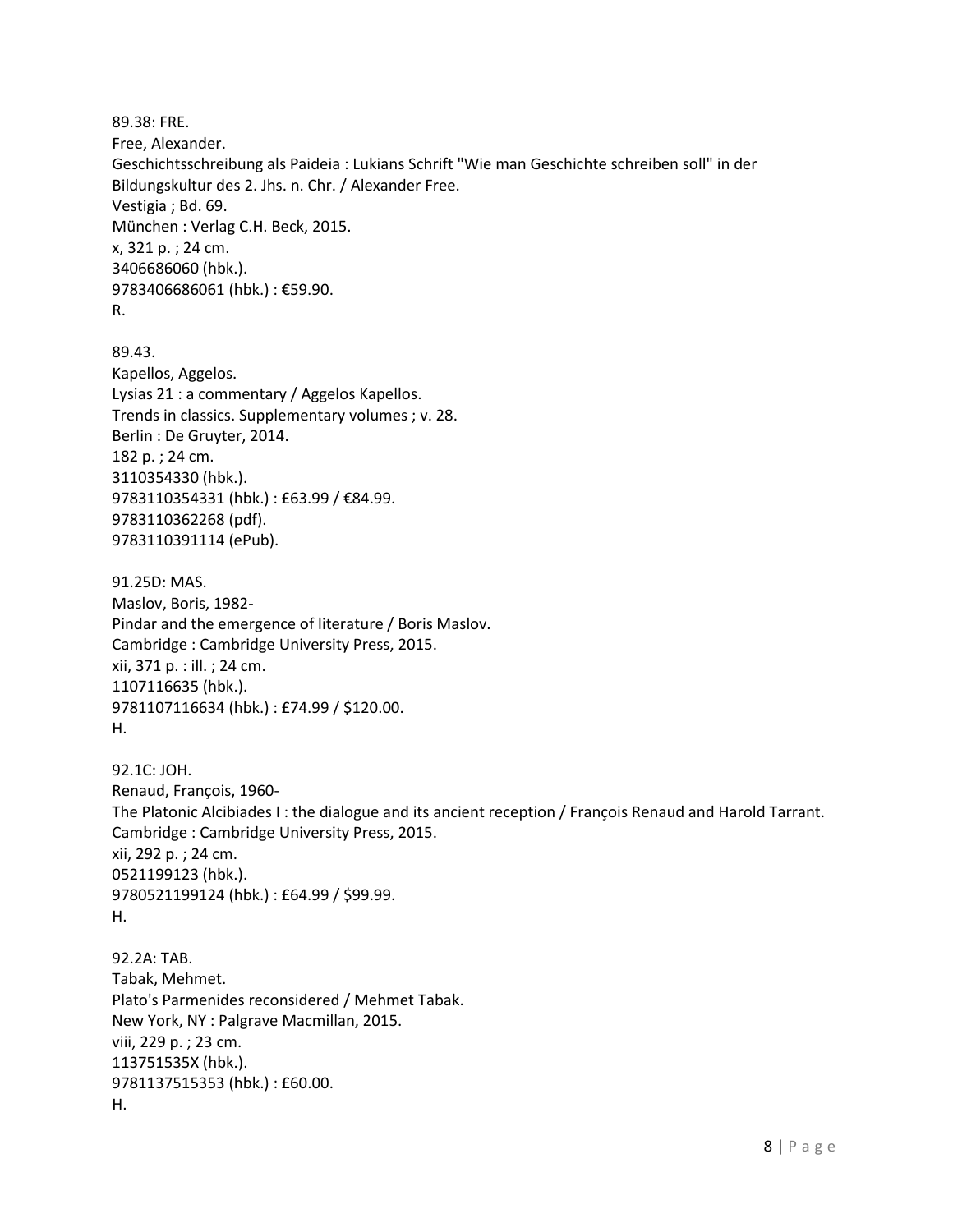92.3: FOW. Plato in the Third Sophistic / edited by Ryan C. Fowler. Millennium-Studien zu Kultur und Geschichte des ersten Jahrtausends n. Chr. = Millennium studies in the culture and history of the first millennium C.E. ; Vol. 50. Boston : De Gruyter, 2014. viii, 309 p. ; 25 cm. 1614510326 (hbk.). 9781614510321 (hbk.) : £63.99 / €79.95.

92.3: LID. Lidauer, Eva. Platons sprachliche Bilder : die Funktionen von Metaphern, Sprichwörtern, Redensarten und Zitaten in Dialogen Platons / Eva Lidauer. Spudasmata ; Bd. 166. Hildesheim : Georg Olms Verlag, 2016. viii, 272 p. ; 22 cm. 3487154048 (pbk.). 9783487154046 (pbk.) : €39.80. H.

93.1U: RAI.

Plautine trends : studies in Plautine comedy and its reception : Festschrift in honour of Prof. D.K. Raios / edited by Ioannis N. Perysinakis and Evangelos Karakasis. Trends in classics. Supplementary volumes ; v. 29. Berlin : De Gruyter, 2014. xxii, 300 p. ; 24 cm. 3110373653 (hbk.). 9783110373653 (hbk.) : £89.99 / €119.95. 9783110368925 : (PDF : online). 9783110392722 : (EPUB).

94.2D: DIE. Dietsche, Uwe, 1972- Strategie und Philosophie bei Seneca : Untersuchungen zur therapeutischen Technik in den Epistulae morales / Uwe Dietsche. Beiträge zur Altertumskunde ; Bd. 329. Berlin : De Gruyter, 2014. ix, 298 p. : ill. ; 24 cm. 3110349043 (hbk.). 9783110349047 (hbk.): £82.99 / €109.95. 9783110349115 (print + online). 9783110349108 (PDF : online). 3110349108 (ebook). 9783110349108 (ebook).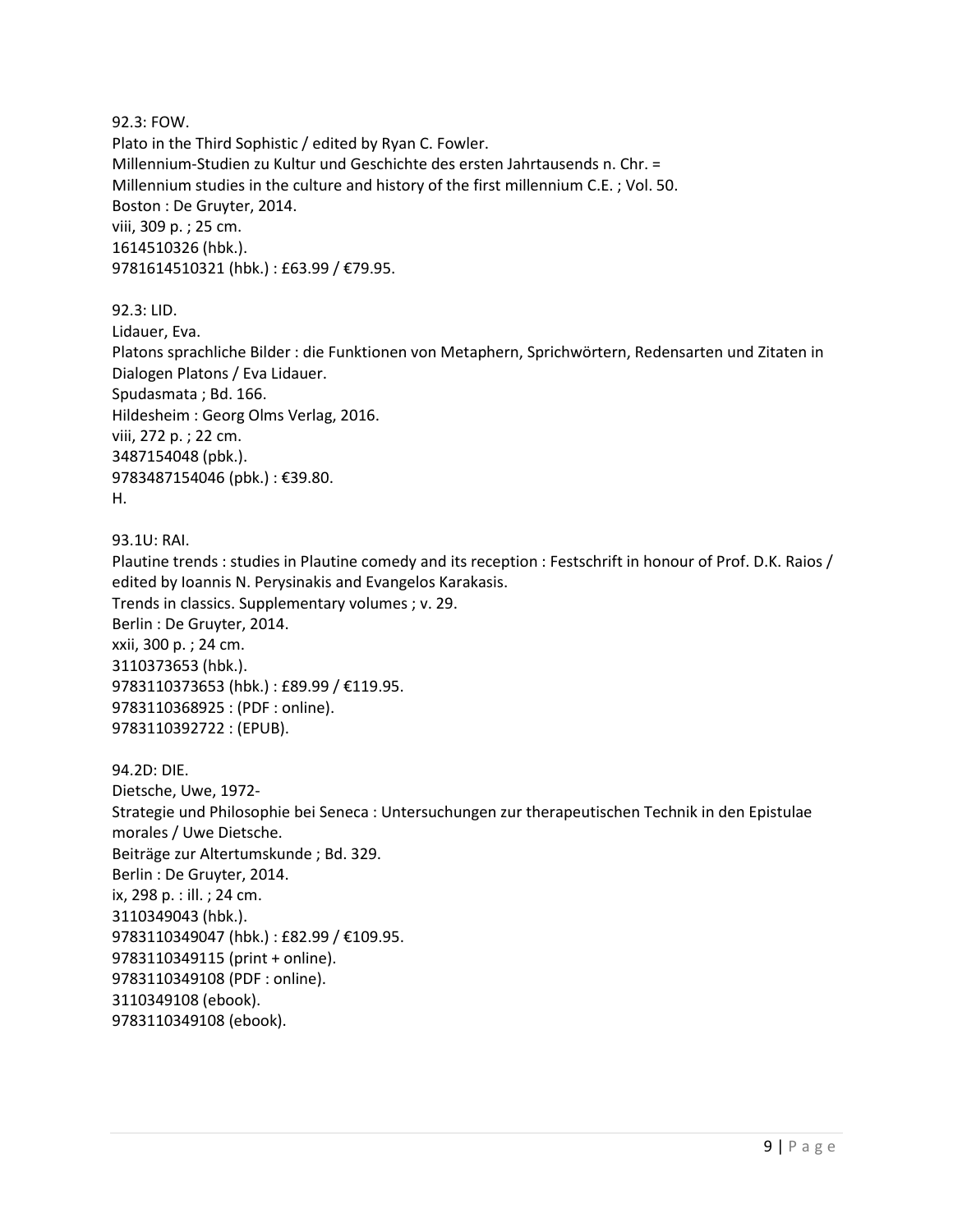94.13F: DOM. Brill's companion to Statius / edited by W.J. Dominik, C.E. Newlands, and K. Gervais. Brill's companions in classical studies. Leiden ; Boston : Brill, 2015. xix, 702 p. ; 25 cm. 9004217894 (hbk.). 9789004217898 (hbk.) : €164.00 / \$222.00. 9789004284708 (e-book). R.

94.16.

Geōrgiadēs, Thanasēs. Hē archaia Makedonia kata ton Stravōna / [eisagōgē, metaphrasē, scholia] Thanasēs Georgiadēs ; prologos, N. G. L. Hammond. B' Ekd. ananeōmenē kai veltiōmenē. Historia. Athena : Malliarēs-Paideia, 2015. 335 p., [16] p. of plates : ill., geneal. table ; 21 cm. 9604577034 (pbk.). 9789604577033 (pbk.) : €22.00.

```
94.23D.
```
Tacitus, Cornelius. The annals of Tacitus. Book 11 / edited with a commentary by S.J.V. Malloch. Cambridge classical texts and commentaries ; 51. Cambridge ; New York : Cambridge University Press, 2013. xxi, 538 p. ; 23 cm. 1107011108 (hbk.). 9781107011106 (hbk.) : £94.99 / \$160.00. R.

95.7M: IOR. Iori, Luca, 1985- Thucydides Anglicus : gli Eight bookes di Thomas Hobbes e la ricezione inglese delle Storie di Tucidide (1450-1642) / Luca Iori. 1a ed. Pleiadi ; 19. Roma : Edizioni di storia e letteratura, 2015. xx, 308 p. : ill., facsims, maps ; 24 cm. 886372850X (pbk.). 9788863728507 (pbk.) : €52.00. H.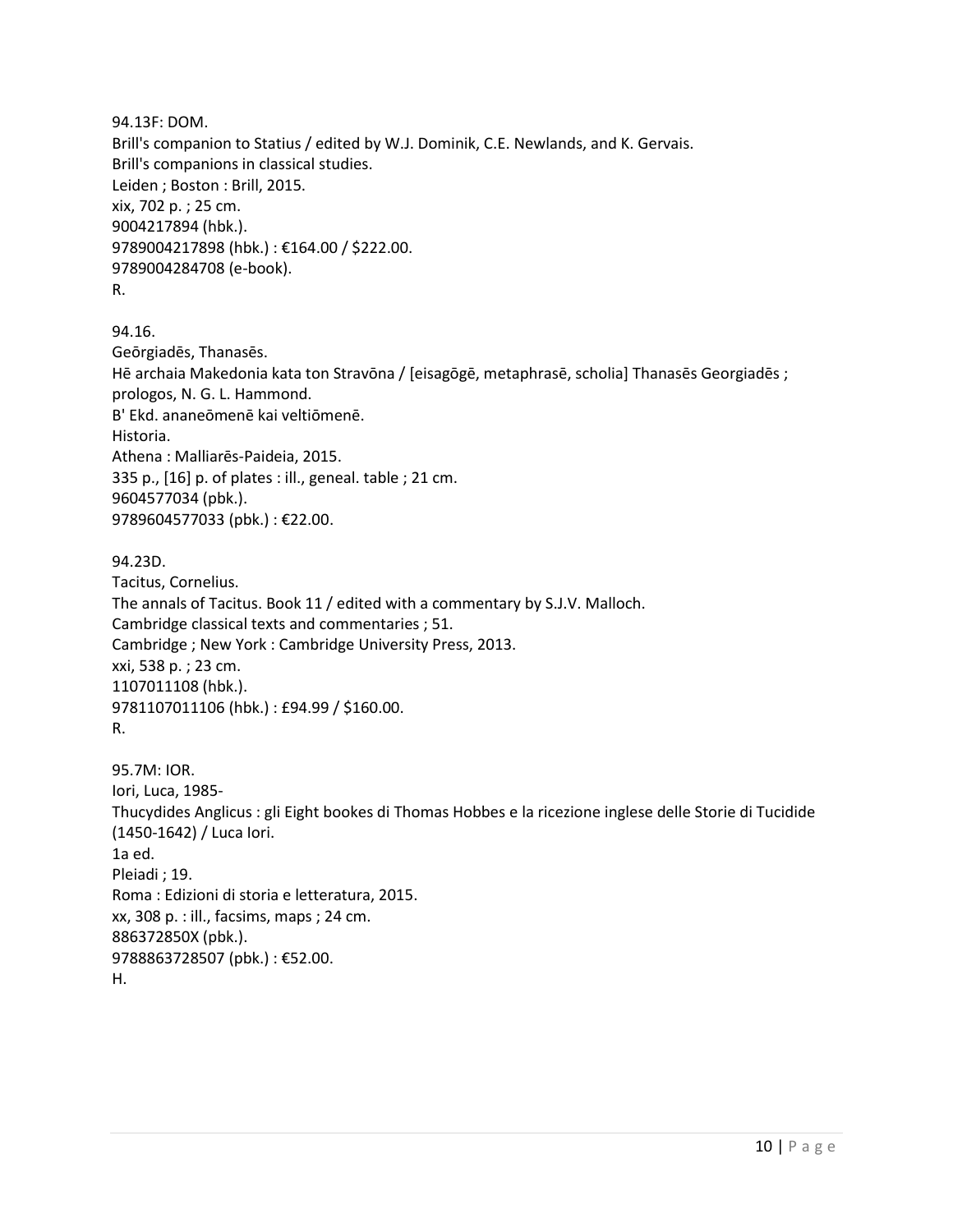95.7M: THA.

Thucydides and political order : concepts of order and the history of the Peloponnesian War / edited by Christian R. Thauer and Christian Wendt. Houndmills, Basingstoke, Hampshire ; New York, NY : Palgrave Macmillan, 2016. viii, 201 p. ; 23 cm. 1349579017 (pbk.). 9781349579013 (pbk.) : £63.00. 1137527625 (hbk.). 9781137527622 (hbk.) : £58.00. H.

95.15F: NEL. Nelsestuen, Grant A., 1979- Varro the agronomist : political philosophy, satire, and agriculture in the late Republic / Grant A. Nelsestuen. Columbus : The Ohio State University, 2015. xiv, 316 p. ; 24 cm. 0814212913 (hbk.). 9780814212912 (hbk.) : \$69.95. R.

95.16: ALL. Allmand, Christopher. T. The De re militari of Vegetius : the reception, transmission and legacy of a Roman text in the Middle Ages / Christopher Allmand. Cambridge ; New York : Cambridge University Press, 2011. xii, 399 p. : facsims ; 24 cm. 1107000270 (hbk.). 9781107000278 (hbk.) : £79.99 / \$125.00. 1107684463 (pbk.). 9781107684461 (pbk.) : £34.99 / \$54.99. R.

```
95.19Q: HOR. 
Horsfall, Nicholas.
The epic distilled : studies in the composition of the Aeneid / Nicholas Horsfall.
1st ed.
Oxford : Oxford University Press, 2016.
xiv, 160 p. ; 23 cm.
0198758871 (hbk.). 
9780198758877 (hbk.) : £45.00. 
R.
```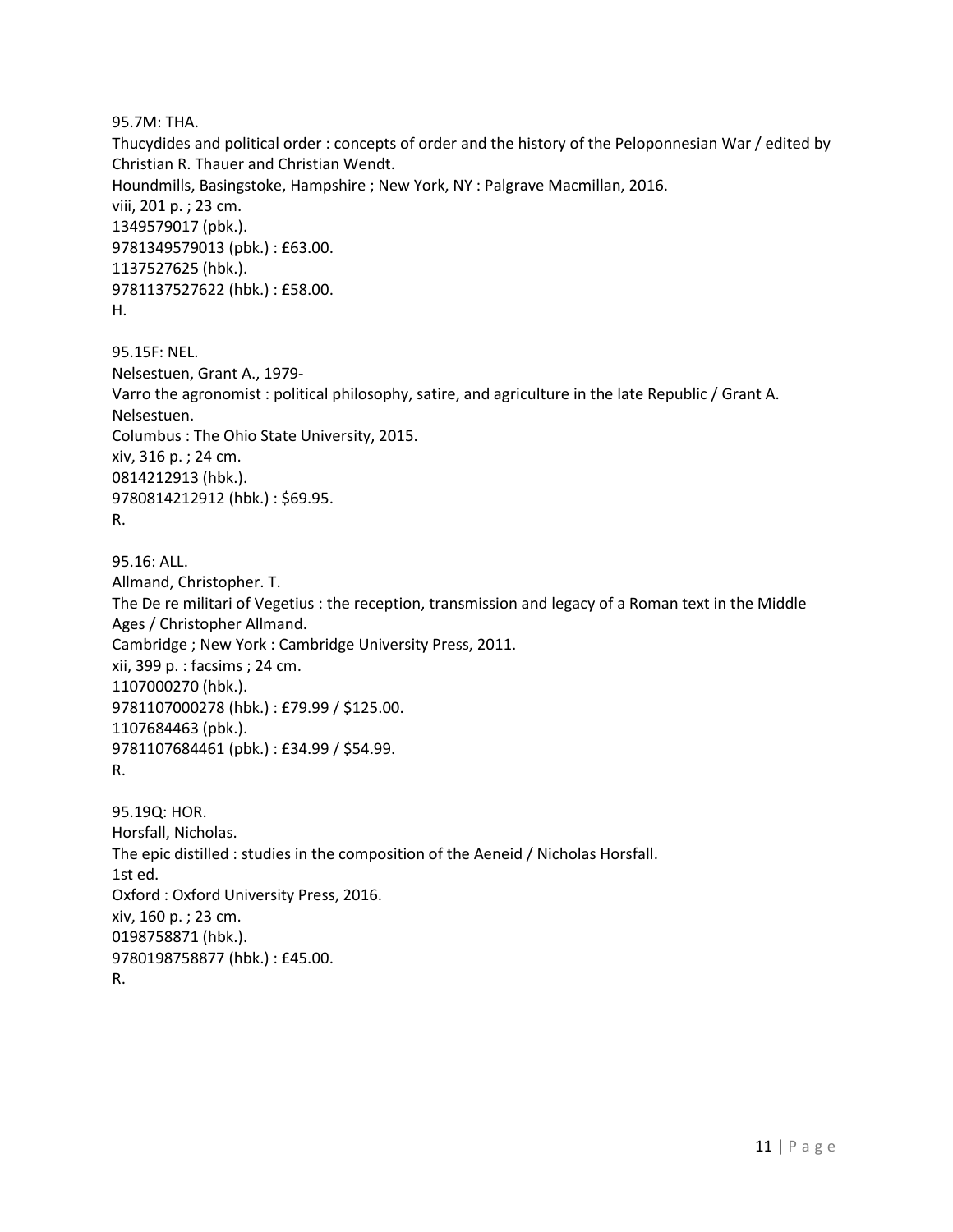95.23C: BUZ. Buzzetti, Eric. Xenophon the Socratic prince : the argument of the Anabasis of Cyrus / Eric Buzzetti. 1st ed. Recovering political philosophy. New York, New York : Palgrave Macmillan, 2014. xvi, 337 p. : map ; 24 cm. 1137333308 (hbk.). 9781137333308 (hbk.) : £74.00. H.

#### <span id="page-11-0"></span>**98-99: LANGUAGE AND LITERATURE**

X98B.1: MON. Brill's companion to ancient Greek scholarship / edited by Franco Montanari, Stephanos Matthaios, and Antonios Rengakos. Brill's companions in classical studies. Leiden ; Boston : Brill, 2015. 2 v. (xx, 1504 p.) ; 25 cm. 9004245944 (set : hbk.). 9789004245945 (set : hbk.) :\c€385.00 / \$535.00. 9004281908 (vol. 1 : hbk.). 9789004281905 (vol. 1 : hbk.). 9004281916 (vol. 2 : hbk.). 9789004281912 (vol. 2 : hbk.). 9789004281929 (e-book). H. 98C: BEN. Bentein, Klaas. Verbal periphrasis in ancient Greek : have- and be- constructions / Klaas Bentein. Oxford : Oxford University Press 2016. xvi, 392 p. : ill. ; 23 cm. 0198747098 (hbk.). 9780198747093 (hbk.) : £75.00. H. 99A.1: GAM. Gammel, Inga R., 1945- The power of beauty : on the aesthetics of Homer, Plato and Cicero / Inga R. Gammel. Aarhus : Aarhus University Press, 2015. 178 p. ; 24 cm. 8771247718 (pbk.). 9788771247718 (pbk.) : £20.00. H.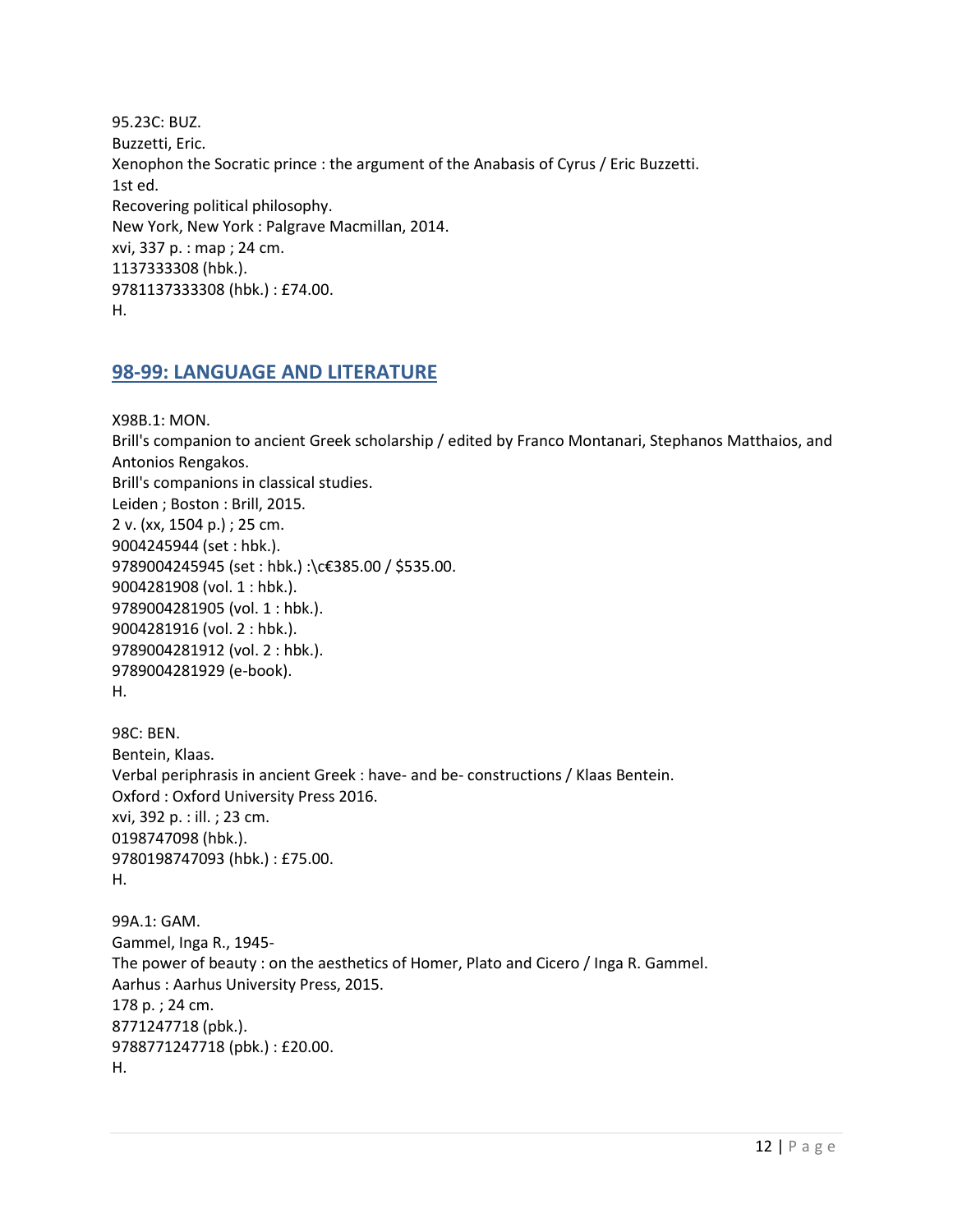99A.2: WOR. Worman, Nancy, 1963- Landscape and the spaces of metaphor in ancient literary theory and criticism / Nancy Worman. Cambridge : Cambridge University Press, 2015. xii, 368 p. ; 26 cm. 0521769558 (hbk.). 9780521769556 (hbk.) : £64.99 / \$99.99. H.

99B: SWI. Iambus and elegy : new approaches / edited by Laura Swift and Chris Carey. 1st ed. Oxford ; New York : Oxford University Press, 2016. x, 383 p. : ill. ; 23 cm. 0199689741 (hbk.). 9780199689743 (hbk.) : £80.00. H.

99C: NEO.

Hendekato Diethnes Symposio Archaiou Hellēnikou Dramatos : thema Pathos-mathos : ponos, paraphora kai diacheirisē tous sto archaio hellēniko drama : Holiday Inn, Leukōsia 6, 7 kai 8 Iouliou 2012 = Twelfth international symposium on ancient Greek drama : topic Wisdom from suffering? Pain, frenzy and their treatment in ancient Greek drama, Holiday Inn, Nicosia, 6, 7 and 8 July 2012 / [proedros Geōrgos Neophytou]. Leukōsia, Kypros : Kypriako Kentro Diethnous Institoutou Theatrou, [2012?]. 225 p. ; 22 cm.

996374303X (pbk.). 9789963743032 (pbk.) : €28.00.

99H: RIM. Rimell, Victoria. The closure of space in Roman poetics : empire's inward turn / Victoria Rimell. Cambridge : Cambridge University Press, 2015. xi, 358 p. : ill. ; 24 cm. 1107079268 (hbk.). 9781107079267 (hbk.) : £74.99 / \$120.00. R.

99J: KOR. Korenjak, Martin, 1971- Geschichte der neulateinischen Literatur : vom Humanismus bis zur Gegenwart / Martin Korenjak. München : C.H. Beck, [2016]. 304 p. : 13 ill., facsims ; 23 cm. 3406690327 (hbk.). 9783406690327 (hbk.) : €26.95. R.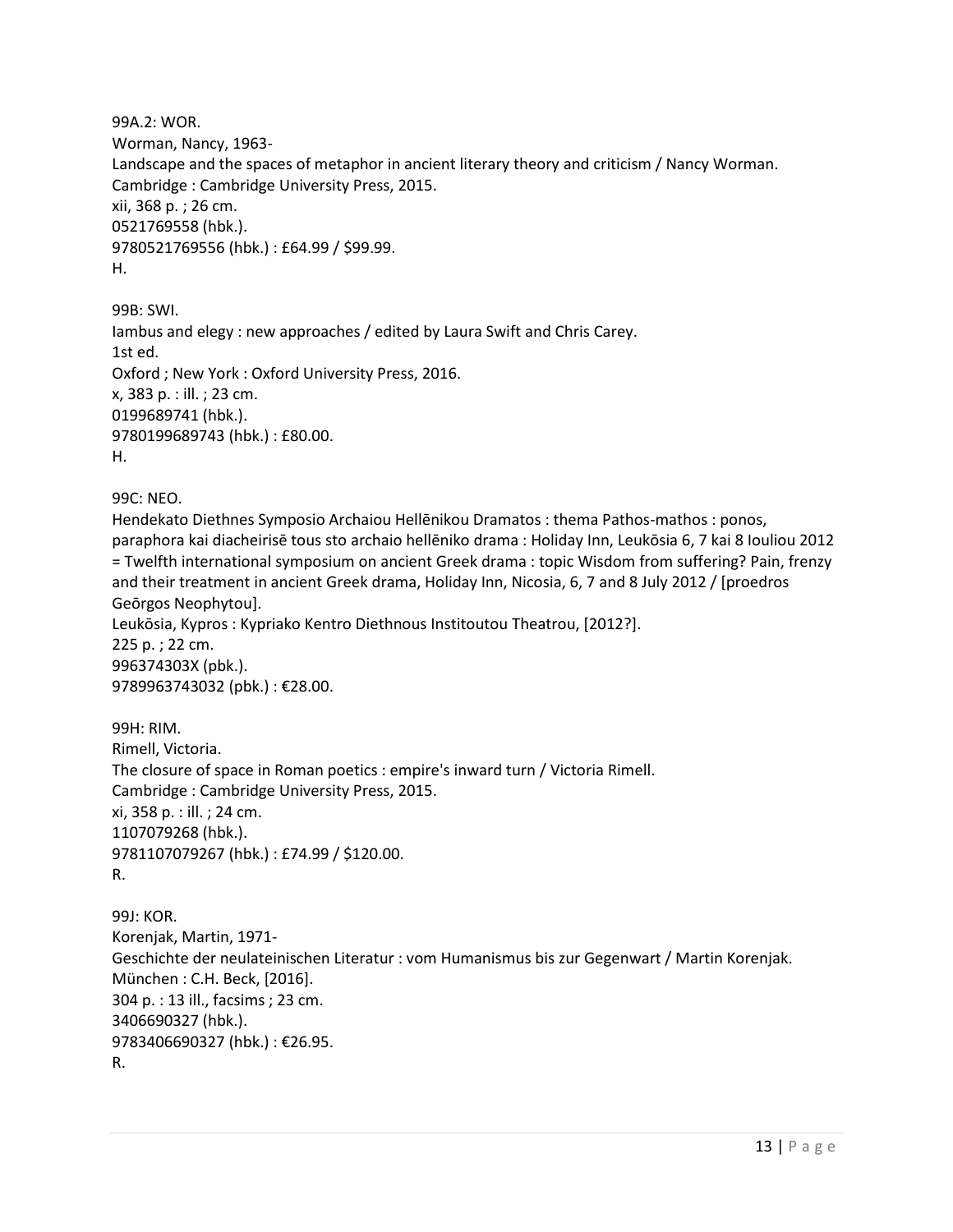99L: GAR.

Odyssean identities in modern cultures : the journey home / edited by Hunter Gardner and Sheila Murnaghan. Classical memories/modern identities. Columbus : The Ohio State University Press, 2014. xii, 337 p. : ill. ; 24 cm. 0814212484 (hbk.). 9780814212486 (hbk.) : \$79.95. 0814293506 (cd-rom). 9780814293508 (cd-rom). H.

99L: GOL. The Trojan Wars and the making of the modern world / edited by Adam J. Goldwyn. Acta Universitatis Upsaliensis. Studia Graeca Upsaliensia ; 22. Uppsala : Uppsala Universitet, 2015. viii, 270 p. ; 25 cm. 915549322X (pbk.). 9789155493226 (pbk.) : Sw.kr.278. H.

99L: OXF. The Oxford history of classical reception in English literature. Volume 1, 800-1558 / edited by Rita Copeland. Oxford : Oxford University Press, 2016. [xi], 758 p. : 3 facsims ; 24 cm. 019958723X (hbk.). 9780199587230 (hbk.) : £170.00. R.

```
99L: REE. 
Reeser, Todd W., 1967-
Setting Plato straight : translating ancient sexuality in the Renaissance / Todd W. Reeser.
Chicago ; London : University of Chicago Press, 2016.
ix, 390 p. ; 24 cm.
022630700X (hbk.). 
9780226307008 (hbk.) : £31.50 / $45.00. 
9780226307145 (e-book). 
R.
```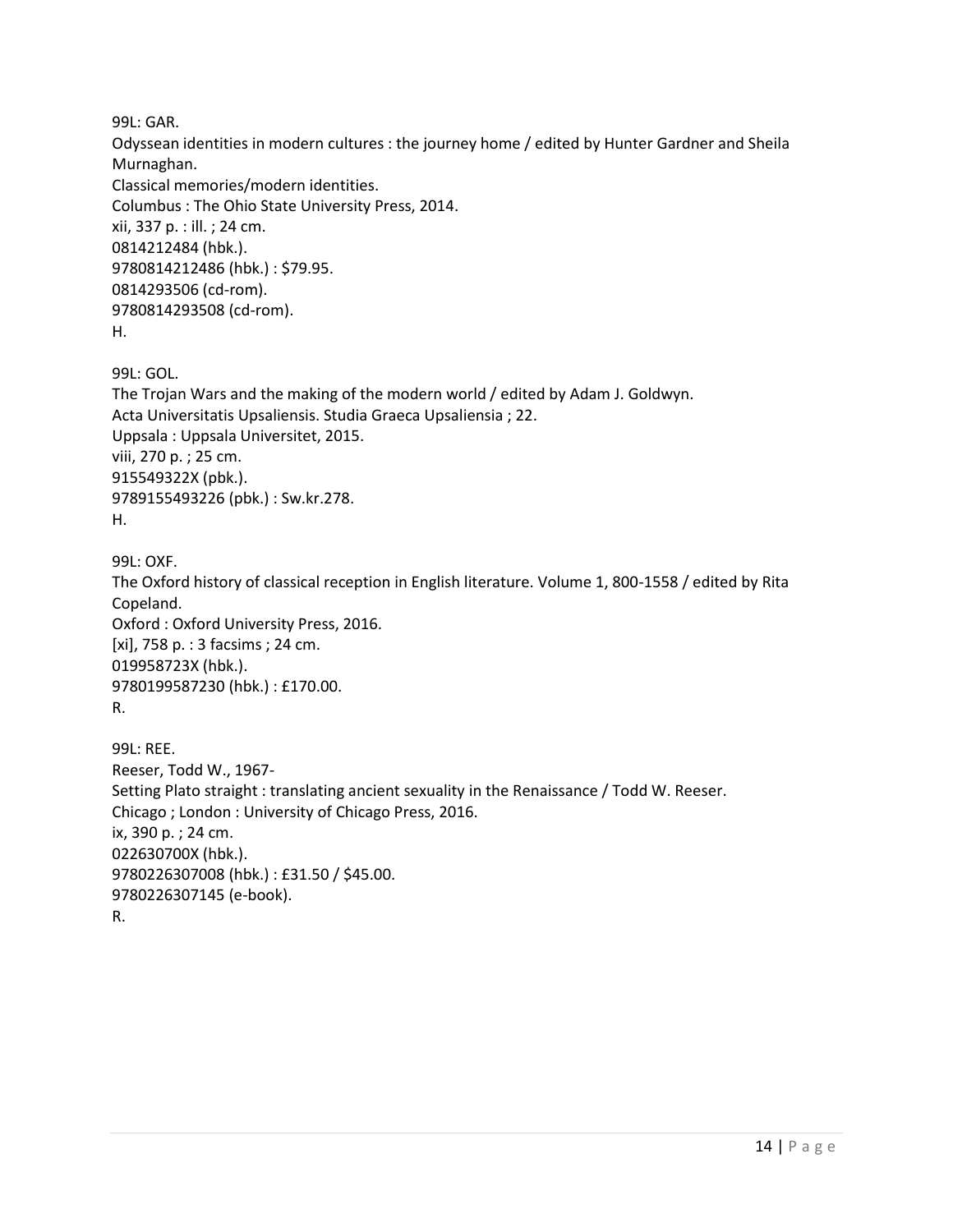## <span id="page-14-0"></span>**100-101: PAPYROLOGY AND EPIGRAPHY**

100H.2: BLU. Christian Oxyrhynchus : texts, documents, and sources / Lincoln H. Blumell & Thomas A. Wayment, editors. Waco, Texas : Baylor University Press, 2015. xix, 756 p. : maps ; 24 cm. 1602585393 (hbk.). 9781602585393 (hbk.) : \$89.95. H.

X100J: KOE.

Kölner Papyri : (P. Köln). Band 14 / bearbeitet von Charikleia Armoni, Jean-Luc Fournet, Michael Gronewald, Sophie Kovarik, Klaus Maresch ; mit Beiträgen von Thomas Backhuys, John Lundon, Gesa Schenke, Natalia Vega.

Abhandlungen der Nordrhein-Westfälischen Akademie der Wissenschaften. Sonderreihe Papyrologica Coloniensia ; v. 7, 14.

Paderborn : Ferdinand Schöning, 2015.

ix, 257 p., 37 p. of plates (some folding) : facsims ; 24 cm.

350677767X (pbk.).

9783506783844 (pbk.): €48.90.

#### X101A (F).

Corpus inscriptionum latinarum. Vol. 1, Inscriptiones Latinae antiqvissimae ad C. Caesaris mortem. Pt.2. Fasc. 5, Indices Fascicvlorvm I - IV : post Ernestvm Lommatzsch / consilio et avctoritate Academiae Scientiarvm Berolinensis et Brandenbvrgensis editae ; curante Ioannes Krummrey. Editio altera. Berlin : Walter de Gruyter, 2015. p.1206-1439 ; 35 cm. 3110415895 (hbk.). 9783110415896 (hbk.) : €149.95.

X101G.1: ARC.

Archeion tōn mnēmeiōn tōn Athēnōn kai tēs Attikēs : syntassomenon entolēi tou symvouliou. 6. Topographiko euretēriotou periodikou Ephēmeris archaiologikē periodos B' (1862-1874) / hypo Ouranias Vizyēnou. Vivliothēkē tēs en Athēnais Archaiologikēs Hetaireias ar. 304. Athenai : Athēnais Archaiologikēs Hetaireias , 2015. 170 p. : ill. ; 28 cm. 6185047187 (tom. 6 : pbk.). 9786185047184 (tom. 6 : pbk.) : €27.00. H.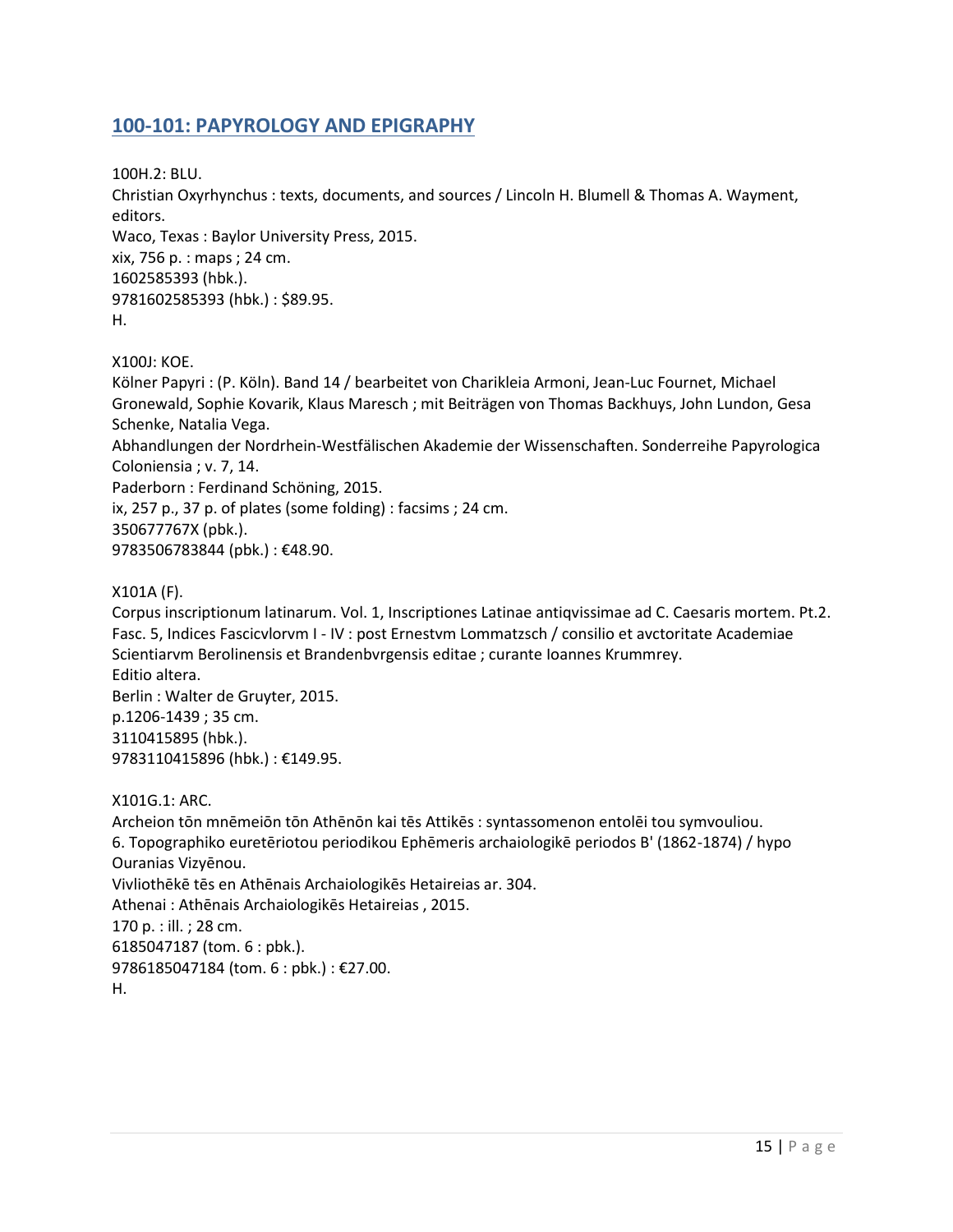T. Box 256. Maras, Daniele Federico. Lettere e sacro : breve storia della scrittura nel santuario etrusco di Pyrgi / Daniele F. Maras. Verona : Essedue Edizioni, 2016. [13] p. : ill. ; 30 cm. Offprint from: Studi epigrafici e linguistici sul Vicino Oriente antico 32-33 (2015-2016), p. 89-101.

## <span id="page-15-0"></span>**102-116: PREHISTORY, ARCHAEOLOGY AND TOPOGRAPHY**

102D: BRE.

Mycenaean wall painting in context : new discoveries, old finds reconsidered / edited by Hariclia Brecoulaki, Jack L. Davis and Sharon R. Stocker. Meletēmata (Kentron Hellēnikēs kai Rōmaikēs Archaiotētos) ; 72. Athens : National Hellenic Research Foundation/ Institute of Historical Research, 2015. 403 p. : ill. (some col.) ; 28 cm. 9609538347 (hbk.). 9789609538343 (hbk.) : €120.00. H.

103B: VLA. Vlachos, Jean-André. Etrouskoi Sinties Pelasgoi kai Hellēnes / Vlachos Iōannēs-Andreas, Delēgiannakēs Nikos, Katsaros Thōmas, Koutelakēs Charēs, Pantazēs Vangelēs, Politakēs Giōrgos. Athēna : Institouto tou vivliou A. Kardamitsa, 2015. 224 p. ; 21 cm. 9603543632 (pbk.). 9789603543633 (pbk.) : €22.00.

103C: POU.

L'Etrusca disciplina au Ve siècle apr. J.-C. : actes du colloque de Besançon, 23-24 mai 2013 / Institut des sciences et techniques de l'Antiquité ; édités par Bruno Poulle. La divination dans le monde étrusco-italique ; v. 10. Besançon : Presses universitaires de Franche-Comté, 2016. 259 p. ; 22 cm. 2848675527 (pbk.). 9782848675527 (pbk.) : €24.00.

104B: CAM. The Cambridge prehistory of the Bronze and Iron Age Mediterranean / edited by A. Bernard Knapp and Peter van Dommelen. New York, NY : Cambridge University Press, 2014. xviii, 688 p. : ill., maps, plans ; 29 cm. 0521766885 (hbk.). 9780521766883 (hbk.) : £120.00 / \$195.00. H. or R.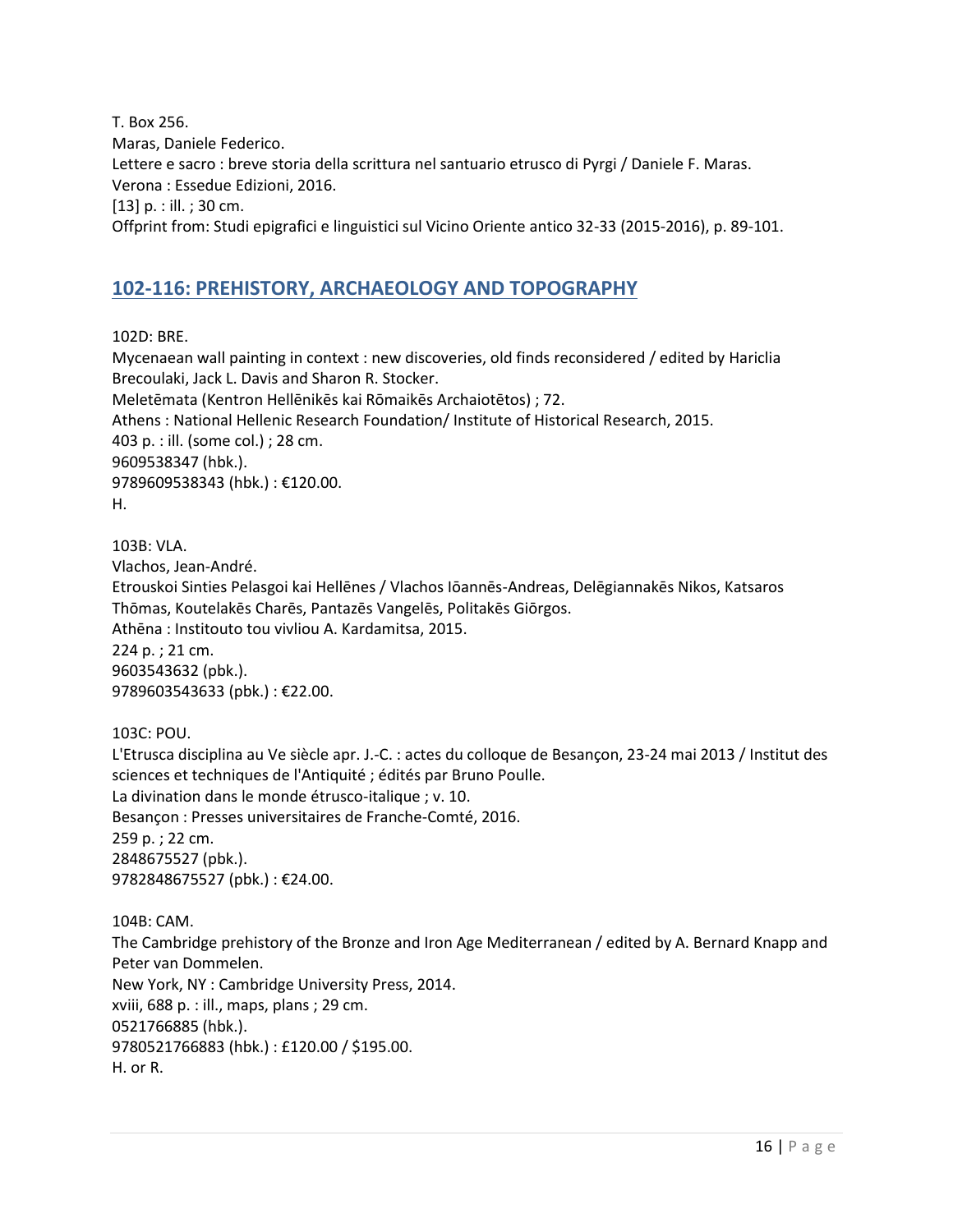104C: FRA. Frankopan, Peter. The silk roads : a new history of the world / Peter Frankopan. London : Bloomsbury, 2015. xix, 636 p., [16] p. of plates : ill. (some col.), maps, ports ; 24 cm. 1408839970 (hbk.). 9781408839973 (hbk.) : £25.00. 1408839989 (TPB). 9781408839980 (TPB). 9781408839966 (ePub). H. or R.

104D: CON.

TRAC 2015 : proceedings of the twenty-fifth annual Theoretical Roman Archaeology Conference, which took place at The University of Leicester, 27-29 March 2015 / edited by Matthew J. Mandich ... [et al.]. Oxford : Oxbow Books, 2015. vii, 203 p. : ill., maps, plans ; 24 cm. 1785702874 (pbk.). 9781785702877 (pbk.) : £35.00. B. and R.

105E: PAL. Veyne, Paul, 1930- Palmyra : Requiem für eine Stadt / Paul Veyne ; aus dem französischen von Anna Leube und Wolf Heinrich Leube. München : Beck, 2016. 127 p., [8] p. of col. plates : ill. ; 21 cm x 13 cm. 3406692370 (hbk.). 9783406692376 (hbk.) : €17.95. R.

106C: MOR. Morgan, Janett. Greek perspectives of the Achaemenid Empire : Persia through the looking glass / Janett Morgan. Edinburgh studies in ancient Persia. Edinburgh : Edinburgh University Press, 2016. xix, 365 p. : ill., maps, plans ; 24 cm. 0748647236 (hbk.). 9780748647231 (hbk.) : £80.00. H.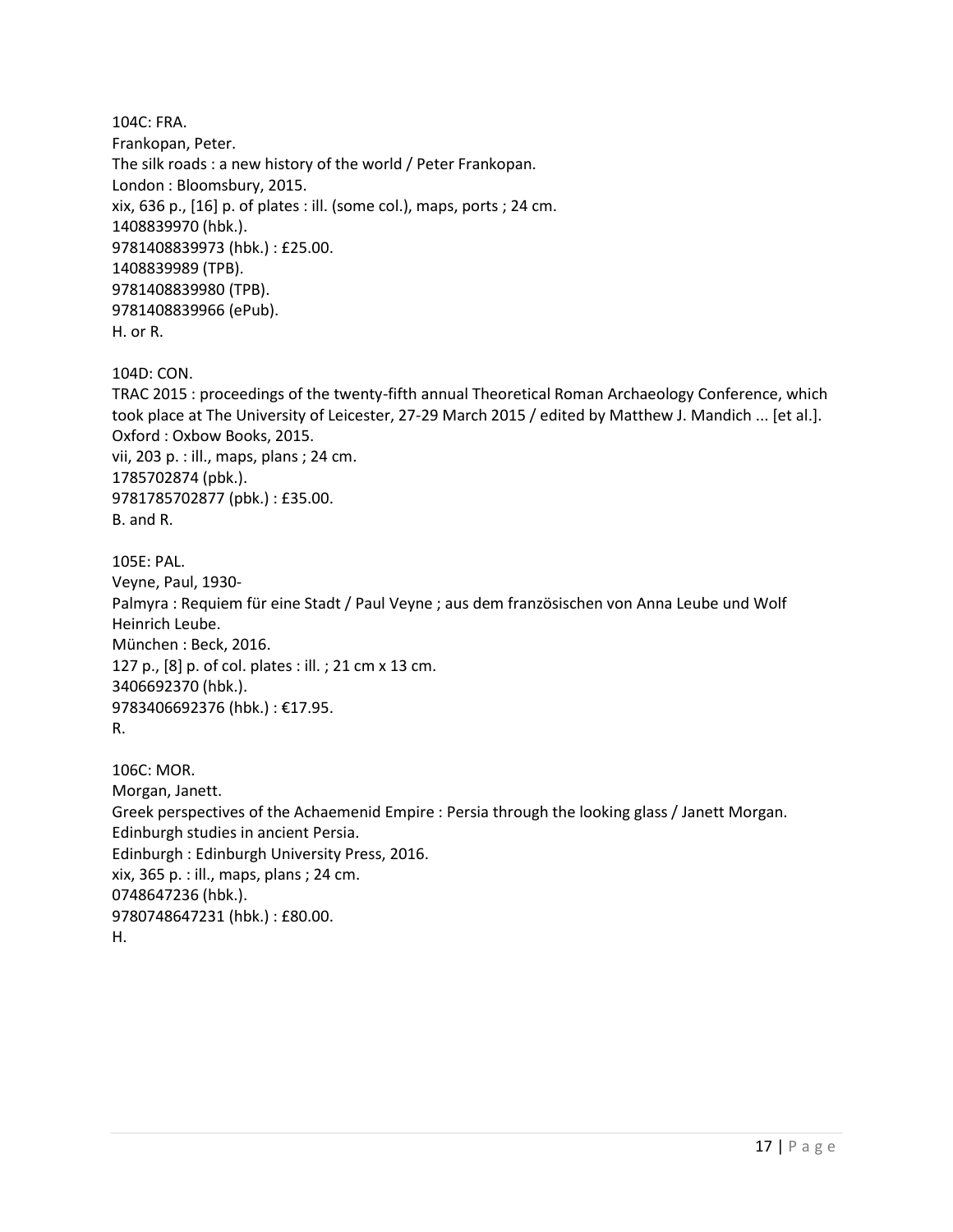107C.2: DAN.

Identité régionale, identités civiques autour des Détroits des Dardanelles et du Bosphore : (Ve siècle av. J.-C.- IIe siècle après J.-C.) / sous la direction de Madalina Dana et Franck Prêteux. Dialogues d'histoire ancienne. Supplément ; 15. Clermont-Ferrand : Presses universitaires de Franche-Comté, 2016. 311 p. : ill., maps ; 22 cm. 2848675438 (pbk.). 9782848675435 (pbk.) : €28.00.

108A.2: SOK.

Soknopaios : the temple and worship : proceedings of the first Round Table of the Centro di studi papirologici of Università del Salento, Lecce - October 9th 2013 / edited by Mario Capasso and Paola Davoli.

Edaphos ; 1. Lecce : Pensa Multimedia, 2015. 232 p. : ill., plans ; 24 cm. 8867602403 (pbk.). 9788867602407 (pbk.) : €25.00.

109A: LUN. Lund, John, 1951- A study of the circulation of ceramics in Cyprus from the 3rd Century BC to the 3rd Century AD / John Lund. Gösta Enbom monographs ; 5. Aarhus : Aarhus University Press, 2015. 390 p. : ill. (some col.), maps, ports. ; 25 cm. 8771244506 (hbk.). 9788771244502 (hbk.) : £45.00. H.

109F: KOS. Archeologia protobizantina a Kos : la città e il complesso episcopale / a cura di Isabella Baldini, Monica Livadiotti ; presentazione di Giuseppe Sassatelli. 1a ed. Storia antica (Università di Bologna. Dipartimento di storia culture civiltà) ; 6. Bologna : Bononia University Press, 2015. xiii, 521 p. : ill. (some col.), plans ; 30 cm.

8878490601 (pbk.).

9788869230196 (pbk.) : €50.00.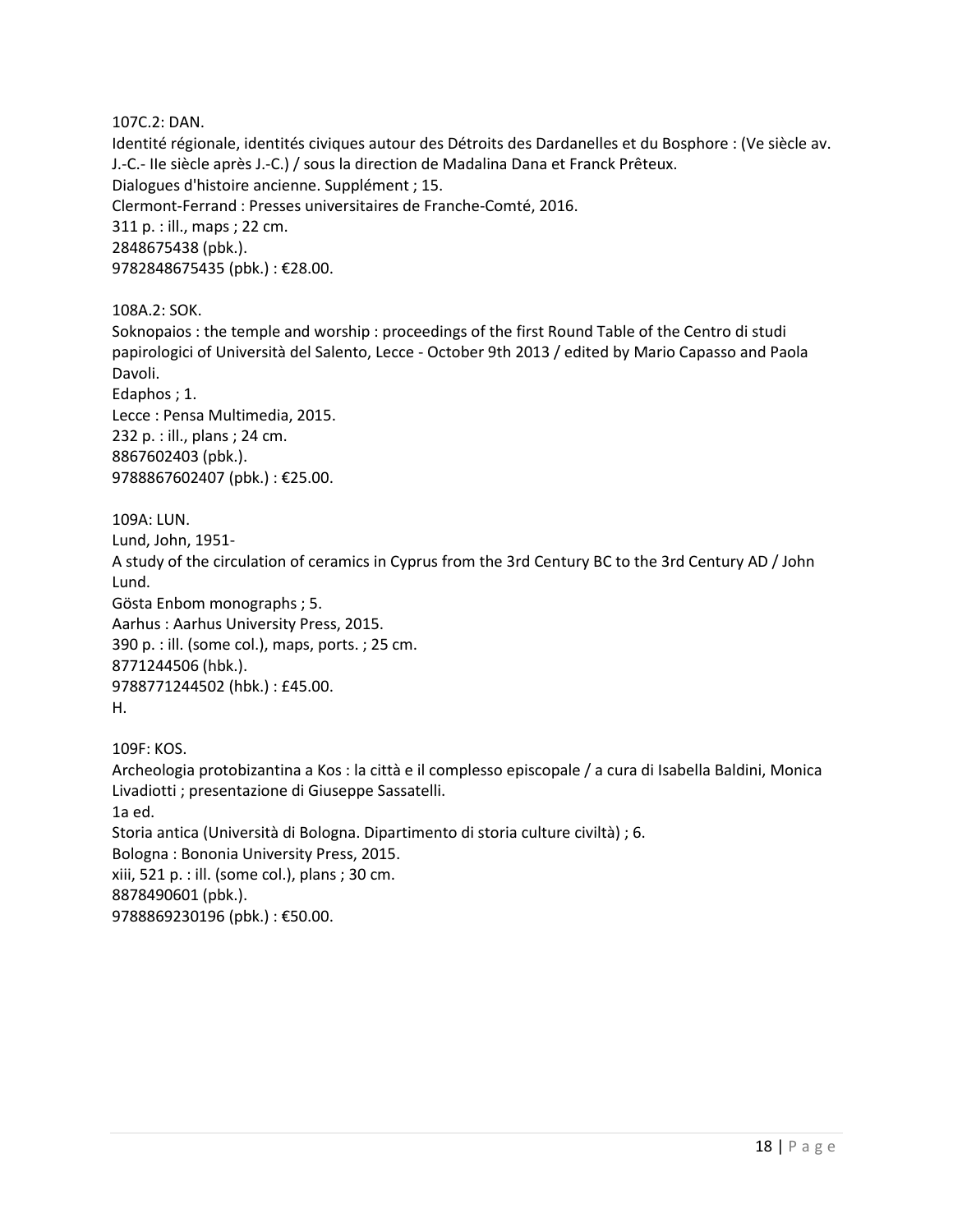110A: TEN.

Ţentea, Ovidiu.

Ex Oriente ad Danubium : the Syrian units on the Danube frontier of the Roman Empire / Ovidiu Ţemtea ; [editors : Ovidiu Ţemtea and Florian Matei-Popescu ; English translation : Gabriela Safta-Balica]. The Center for Roman military studies ; 6. Bucureşti : Mega publishing house, 2012, cop. 2010. v, 234 p. : ill., 1 col. map ; 31 cm. 6065432067 (hbk.). 9786065432062 (hbk.). 9737501764 (hbk.). 9789737501769 (hbk.).

110A.1: IST. Istenič, Janka. Roman stories from the crossroads / Janka Istenič. Ljubljana : Narodni Muzej Slovenije, 2015. 207 p. : ill. (chiefly col.), maps, plan ; 30 cm. 961616998X (pbk.). 9789616169981 (pbk.).

T.Box 269.

Roman, Cristian-Constantin. Observations concerning a Roman bronze import discovered in the Dacian fortress from Piatra-Neamţ - Bâtca Doamnei / Cristian-Constantin Roman. Sibiu : Editura "ALTIP" (for "Lucian Blaga" University of Sibiu), 2015. [22] leaves : ill. ; 30 cm. Offprint from : Acta terrae Septemcastrensis 14 (2015), p. 265-286.

112C: NIC. Stephanidou-Tiveriou, Theodosia. Anaskaphē Nikopoleōs : sarkophagoi Attikēs kai topikēs paragōgēs / Th. Stephanidou-Tiveriou, E. Papagiannē. Vivliothēkē tēs en Athēnais Archaiologikēs Hetaireias ; ar. 305. Athēnai : Hē en Athēnais Archaiologikē Hetaireia, 2015. xvii, 278 p., 73 p.of plates : ill. ; 28 cm. 6185047225 (pbk.). 9786185047221 (pbk.) : €50.00. H.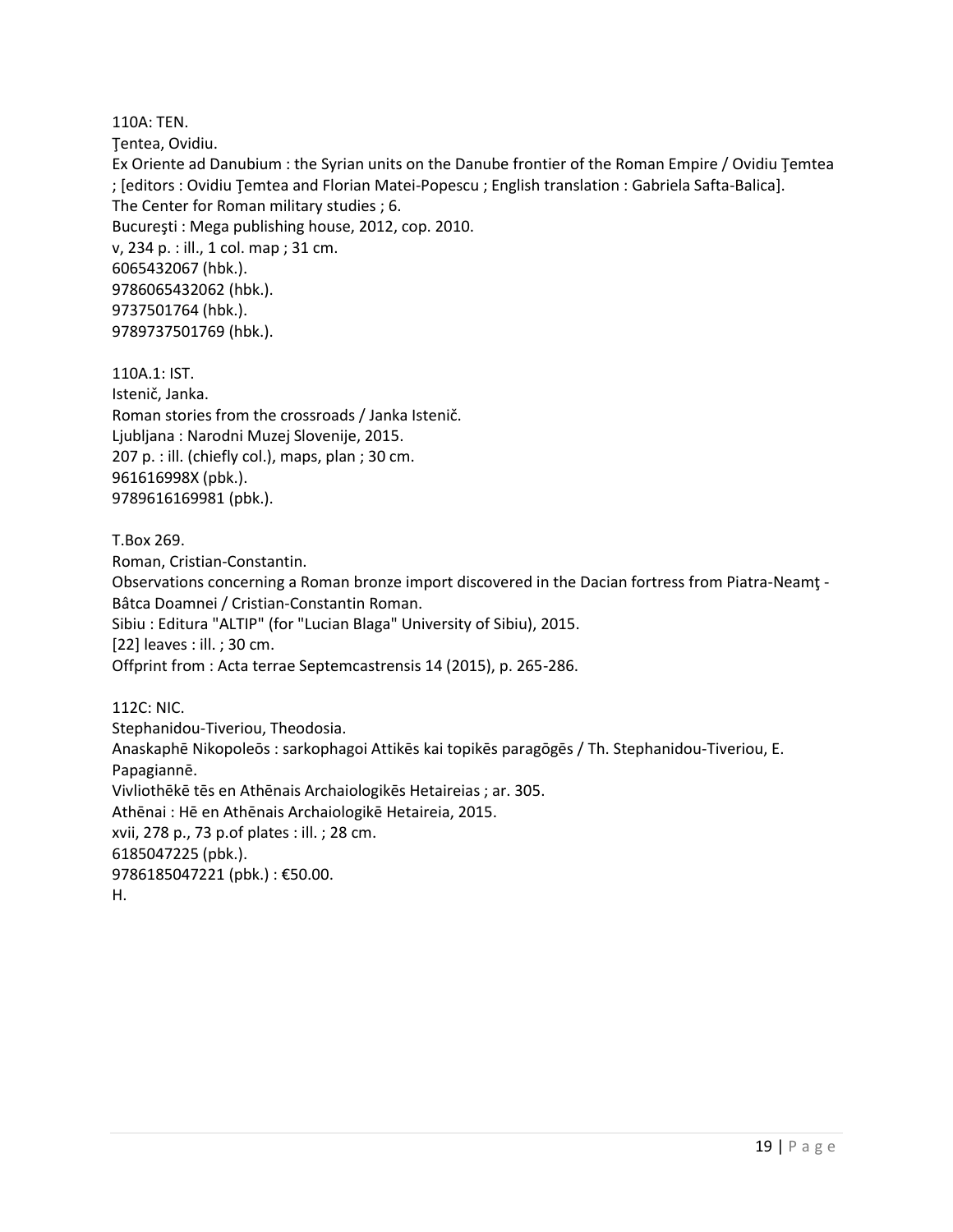112C: VER.

Bräuning, Andrea.

Die eisenzeitlichen Grabhügel von Vergina : die Ausgrabungen von Photis Petsas 1960-1961 / Andrea Bräuning, Imma Kilian-Dirlmeier ; Römisch-Germanisches Zentralmuseum, Forschungsinstitut für Archäologie.

Monographien des Römisch-Germanischen Zentralmuseums ; Bd. 119.

Mainz : Verlag des Römisch-Germanischen Zentralmuseums, 2013.

vi, 328 p. : ill. (some col.), maps, plans ; 31 cm. + 11 folded plates in pocket at rear.

3795428602 (Schnell & Steiner : hbk.).

9783795428600 (Schnell & Steiner : hbk.) : €68.00.

3884672231 (RGZM : hbk.).

9783884672235 (RGZM : hbk.) : €68.00.

112F: ELE.

Cosmopoulos, Michael B., 1963- Bronze Age Eleusis and the origins of the Eleusinian Mysteries / Michael B. Cosmopoulos. New York, NY : Cambridge University Press, 2015. xvii, 227 p. : ill., map, plans ; 27 cm. 1107010993 (hbk.). 9781107010994 (hbk.) : £64.99 / \$99.99. H.

112G: JON.

Jones, John Ellis. Elis 1969 : the Peneios Valley rescue excavation project : British School at Athens survey 1967 and rescue excavations at Kostoureika and Keramidia 1969 / John Ellis Jones, Ourania Kouka. Archaeopress archaeology. Oxford : Archaeopress Publishing Ltd, 2015. vi, 184 p. : ill., maps, plans ; 25 cm. 1784912301 (pbk.). 9781784912307 (pbk.) : £33.00.

X112i: TIR. Damm-Meinhardt, Ursula. Baubefunde und Stratigraphie der Unterburg (Kampagnen 1976 bis 1983) : die mykenische Palastzeit (SH III B2) und beginnende Nachpalastzeit (Beginn SH III C). Teil 1, Text / Ursula Damm-Meinhardt. Tiryns : Forschungen und Berichte ; Bd. 17. Wiesbaden : Reichert, 2015. xiv, 303 p. ; 32 cm. 3954900912 (hbk.). 9783954900916 (hbk.) : €58.00. H.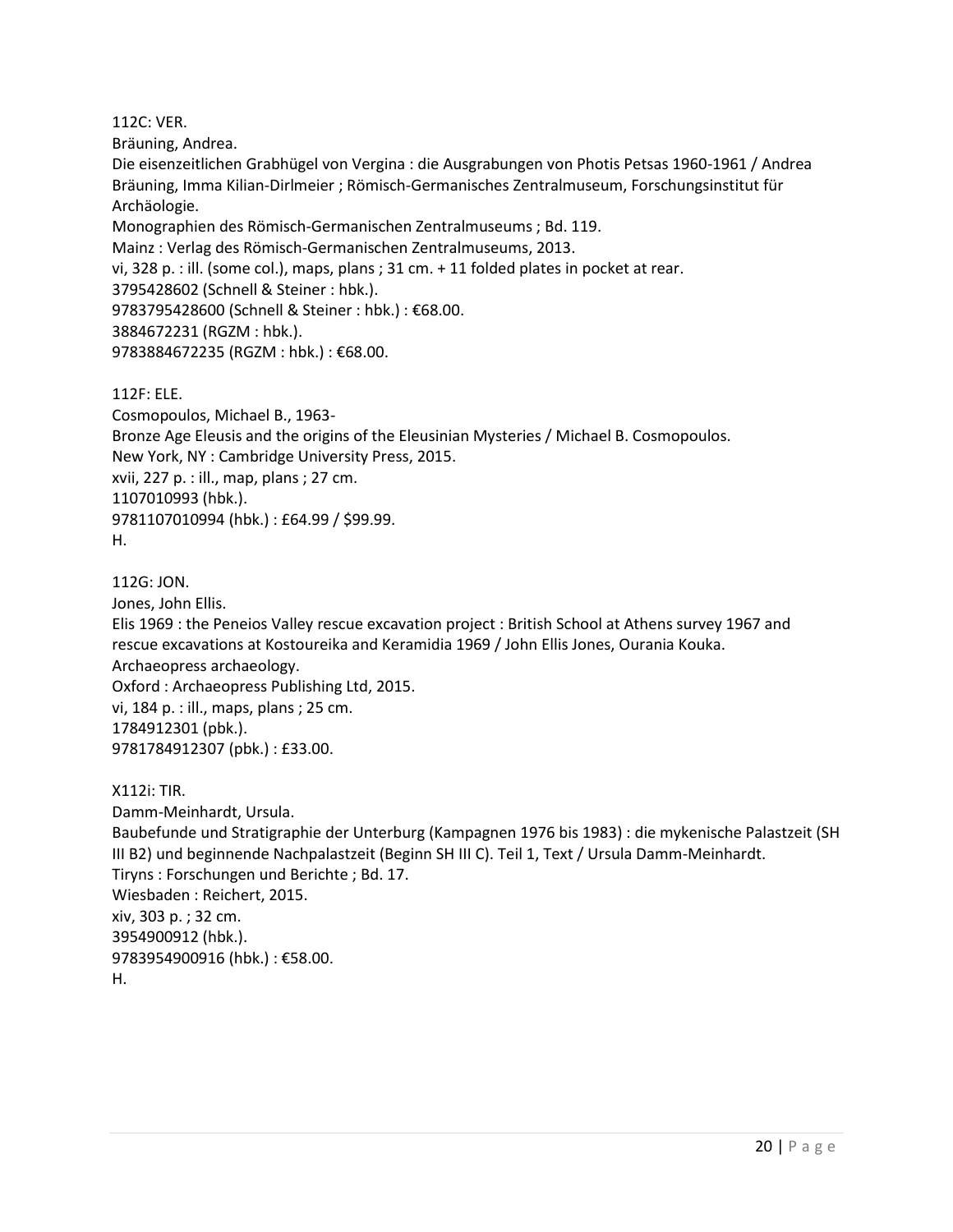113E: CAU.

Kaulonìa : la città dell'amazzone Clete : gli scavi dell'Università di Firenze a Monasterace Marina : catalogo mostra, Museo archeologico nazionale di Firenze, 12 dicembre 2013-9 marzo 2014 / a cura di Lucia Lepore, Maria Rosa Luberto, Paola Turi ; con contributi di Maria Battafarano [and eight others]. 1. ed.

Roma : Aracne, 2013. 110 p. : ill. (some col.), map, plans ; 21 x 21 cm. 8854866865 (pbk.). 9788854866867 (pbk.) : €23.00.

X113E: NAR. Tabolli, Jacopo. Narce tra la prima età del ferro e l'orientalizzante antico : l'abitato, i tufi e la petrina / Jacopo Tabolli. Civiltà arcaica dei Sabini nella Valle del Tevere ; 4. Mediterranea. Supplemento ; 9. Pisa : Fabrizio Serra editore, 2013. 2 v. (797 p.) : ill., maps, plans, facsims ; 31 cm. 8862276060 (set : pbk.). 9788862276061 (set : pbk.) : €1485.00. 8862276079 (set : E-ISBN). 9788862276078 (set : E-ISBN).

113F: ROC. Gualtieri, M. (Maurizio). Roccagloriosa : i Lucani sul golfo di Policastro / Maurizio Gualtieri. 3. ed. riv. ed ampl. Itinera. Siracusa : Lombardi, 2012. 117 p. : ill. (some col.), maps, plans ; 21 x 12 cm.

113F: TAR.

Babbi, Andrea.

La tomba del guerriero di Tarquinia : identità elitaria, concentrazione del potere e networks dinamici nell'avanzato VIII sec. a.C. = Das Kriegergrab von Tarquinia : Eliteidentität, Machtkonzentration und dynamische Netzwerke im späten 8. Jh. v. Chr / Andrea Babbi, Uwe Peltz ; contributi di Enrico Benelli [and 29 others].

Monographien des Römisch-Germanischen Zentralmuseums ; Bd. 109.

Mainz : Verlag des Römisch-Germanischen Zentralmuseums ; 2013.

xiii, 439 p., 91 p. of plates : ill., facsims, plans ; 31 cm + 2 folded leaves of plates in pocket at rear.

3795427665 (Schnell & Steiner : hbk.).

9783795427665 (Schnell & Steiner : hbk.) : €95.00.

388467207X (RGZM : hbk.).

9783884672075 (RGZM : hbk.) : €95.00.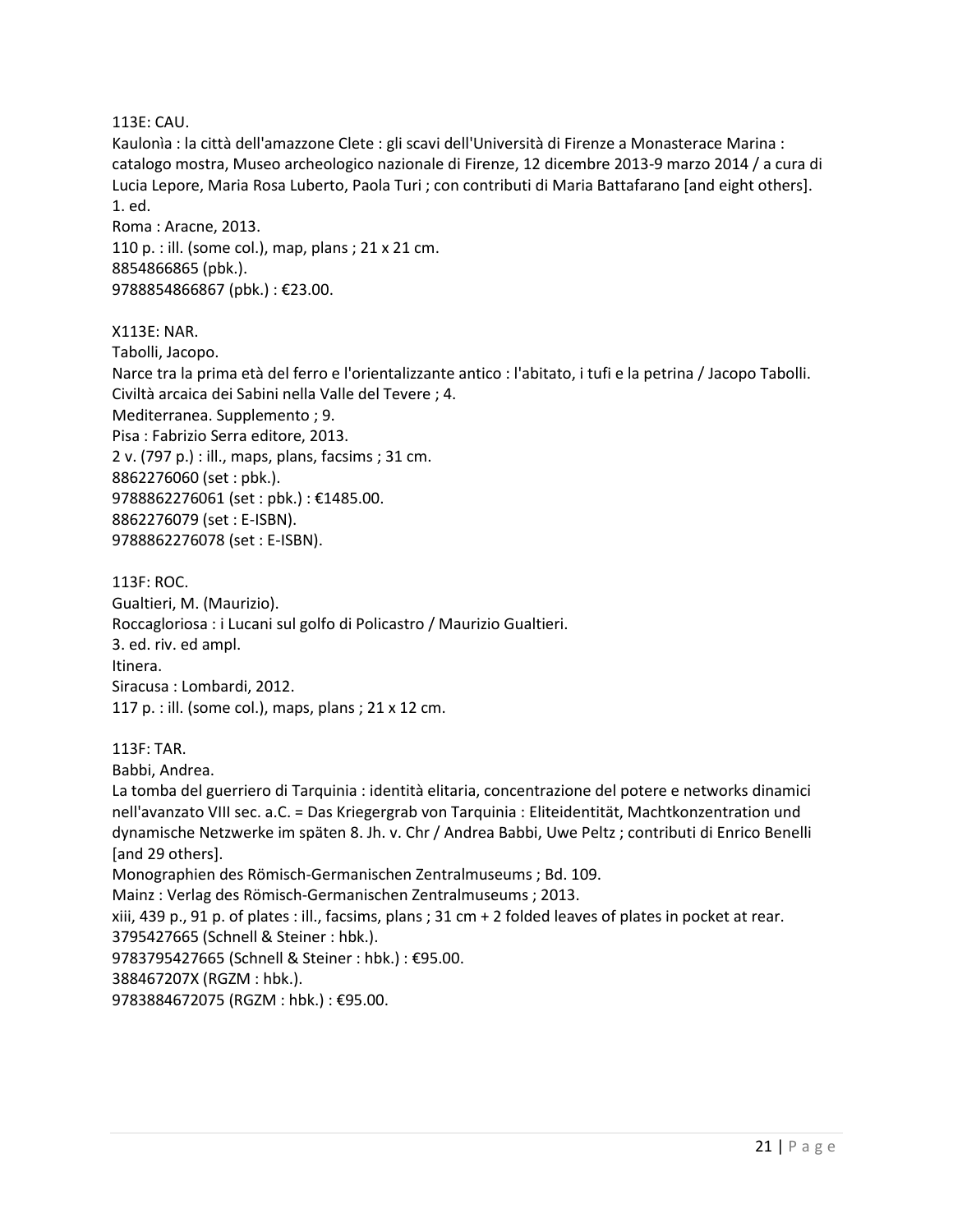#### 113F: VER.

Immagini di uomini e di donne dalle necropoli villanoviane di Verrucchio : atti delle Giornate di studio dedicate a Renato Peroni, Verucchio, 20-22 aprile 2011 / a cura di Patrizia von Eles, Laura Bentini, Paola Poli, Elena Rodriguez ; testi di Pietro Baraldi [and thirty-seven others]. Quaderni di archeologia dell'Emilia Romagna ; 34. Sesto Fiorentino (FI) : All'insegna del giglio, 2015. 224 p. : ill. ; 30 cm.  $+$  1 folded leaf of plates  $+$  1 DVD. 8878146927 (pbk.). 9788878146921 (pbk.) : €40.00.

113L: HAN.

Hansen, Maria Fabricius. The spolia churches of Rome : recycling antiquity in the Middle Ages / Maria Fabricius Hansen ; translated from the Danish Barbara J. Haveland. Aarhus : Aarhus University Press, [2015]. 255 p. : col. ill., plans ; 22 cm. 8771242104 (pbk.). 9788771242102 (pbk.) : £25.00. R.

113Q: CAM. Sulosky Weaver, Carrie Lynn. The bioarchaeology of Classical Kamarina : life and death in Greek Sicily / Carrie L. Sulosky Weaver ; foreword by Giovanni Di Stefano. Bioarchaeological interpretations of the human past: local, regional, and global perspectives. Gainesville : University Press of Florida, 2015. xxv, 336 p. : ill., maps, plans ; 25 cm. 0813061121 (hbk.). 9780813061122 (hbk.) : \$84.95. H.

114G: RÉM. Rémy, Bernard, 1942- Les Voconces et l'Empire : attestations épigraphiques et littéraires de l'activité des Voconces en dehors de leur cité (République et Haut-Empire) / Bernard Rémy, Henri Desaye ; avec la participation de Fabrice Delrieux. Scripta antiqua ; 83. Bordeaux : Ausonius éditions, 2016. 198 p. : ill., maps ; 24 cm. 2356131531 (pbk.). 9782356131539 (pbk.) : €25.00. R.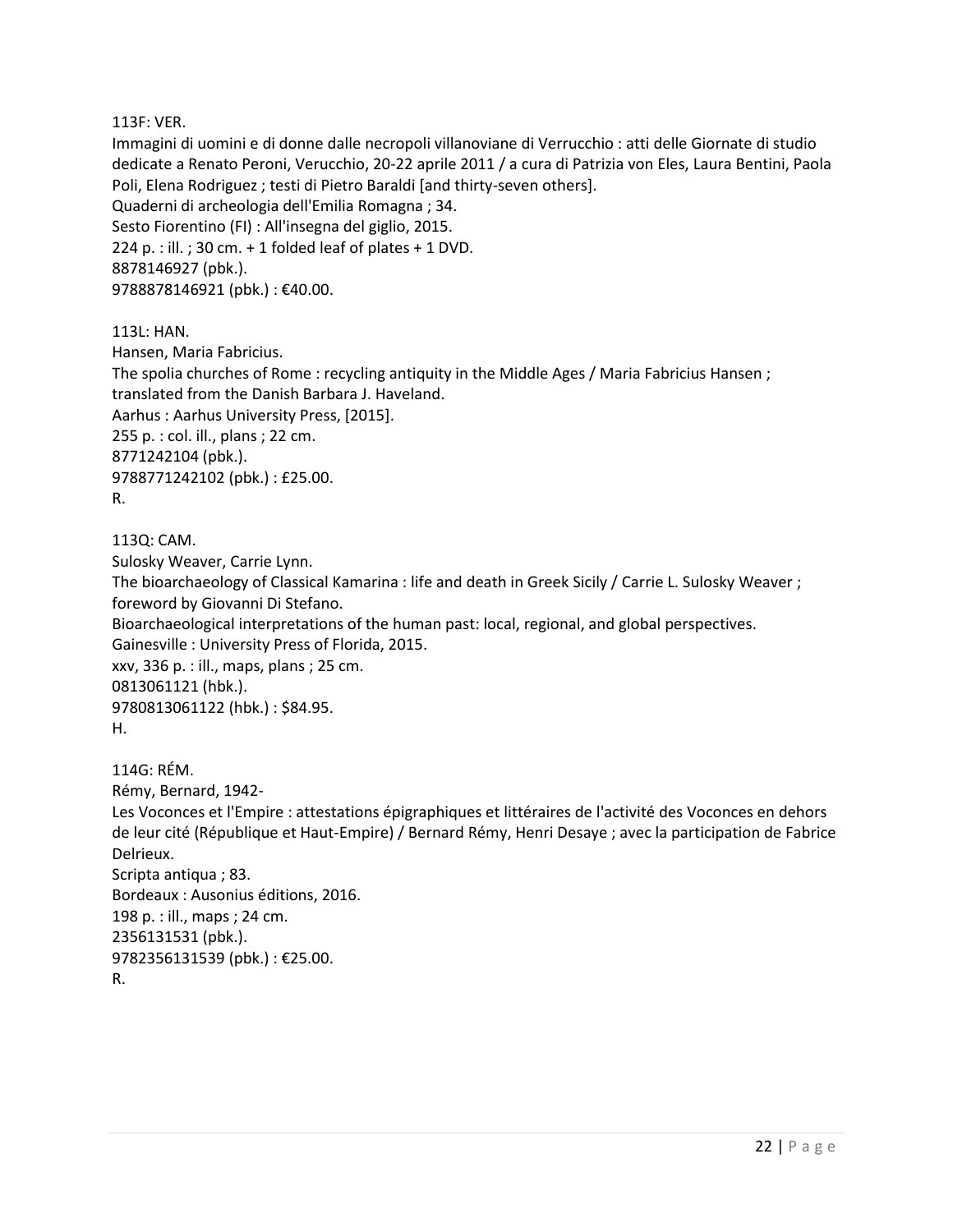X115B: AUE. Ulbert, Günter, 1930- Der Auerberg. 4, Die Kleinfunde mit Ausnahme der Gefässkeramik sowie die Grabungen von 2001 und 2008 / Günter Ulbert ; mit Beiträgen von Stefan Biermeier ... [et al.]. Münchner Beiträge zur Vor- und Frühgeschichte ; Bd. 63. München : C.H. Beck, 2015. 526 p. : ill. (some col.), maps, plans, ports ; 31 cm + 2 folding col. plans in pocket at rear. 3406107648 (hbk.). 9783406107641 (hbk.) : €68.00. B. or R.

115B: REI. Stinsky, Andreas. Die Villa von Reinheim : ein ländliches Domizil der gallo-römischen Oberschicht / Andreas Stinsky. 1. Aufl. Mainz : Nünnerich-Asmus, 2016. 96 p. : [95] col. ill., maps, plans ; 25 cm x 18 cm. 3945751209 (hbk.). 9783945751206 (hbk.) : €17.90. B.

116D: HUD. Hobson, Barry. The Romans in Huddersfield : a new assessment : Huddersfield and District Archaeological Society : excavations in the vicus of Slack Roman fort 2007, 2008 and 2010 / Barry Hobson, Granville Clay, Gerrie Brown. BAR British series ; 620. Oxford : Archaeopress, 2015. ii, 94 p. : ill. (some col.), plans ; 30 cm. 1407314068 (pbk.). 9781407314068 (pbk.) : £26.00. B.

#### <span id="page-22-0"></span>**117-119: ANCIENT HISTORY**

118C: SCH. Schmidt-Hofner, Sebastian. Das klassische Griechenland : der Krieg und die Freiheit / Sebastian Schmidt-Hofner. Originalausg. Beck'sche Reihe ; 6152. C.H. Beck Paperback. C.H. Beck Geschichte der Antike. München : C.H. Beck, 2016. 368 p. : [19] ill., 7 maps ; 21 cm. 3406679153 (pbk.). 9783406679155 (pbk.) : €16.95. H.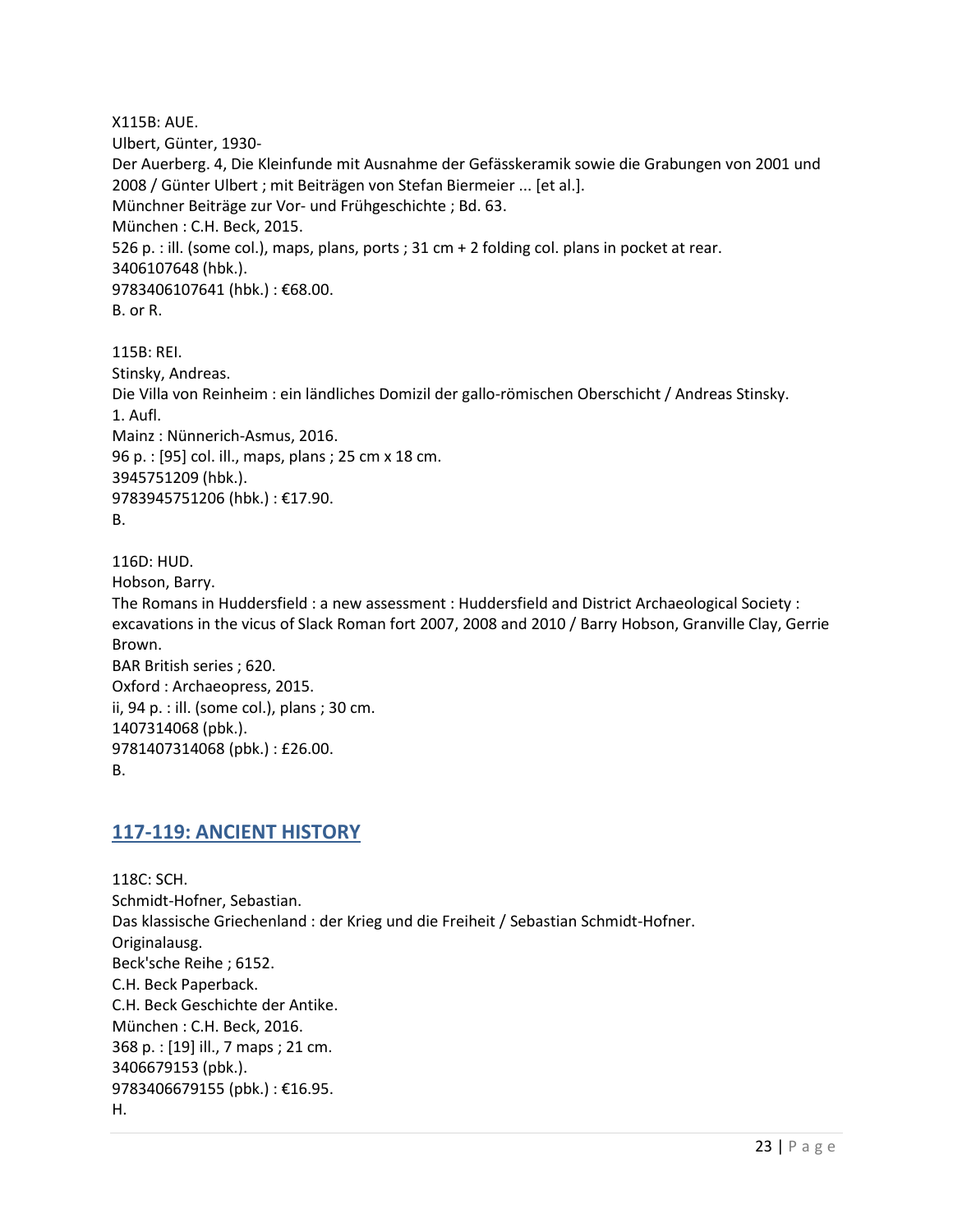118o: OPP. Oppen de Ruiter, Branko F. van, 1970- Berenice II Euergetis : essays in early Hellenistic queenship / Branko F. van Oppen de Ruiter. 1st ed. Queenship and power. New York, NY : Palgrave Macmillan, 2015. xiv, 244 p. : ill., ports; 23 cm. 1137494611 (hbk.). 9781137494610 (hbk.) : £60.00. H.

118o: RUT. Greco-Egyptian interactions : literature, translation, and culture, 500 BCE-300 CE / edited by Ian Rutherford. Oxford : Oxford University Press, 2016. xiii, 393 p. : ill. ; 22 cm. 0199656126 (hbk.). 9780199656127 (hbk.) : £80.00. H.

X119B: NON. Nonnis, David. Produzione e distribuzione nell'Italia repubblicana : uno studio prosopografico / David Nonnis. 2a ed. ampliata e aggiornata. Instrumentum ; 2. Roma : Edizioni Quasar, 2015. viii, 726 p. ; 28 cm. 8871406028 (pbk.). 9788871406022 (pbk.) : €60.00.

119F.1: HUR. Hurlet, Frédéric. Auguste : les ambiguïtés du pouvoir / Frédéric Hurlet. Nouvelles biographies historiques. Paris : Colin, 2015. 286 p., viii p. of plates : col. ill., geneal. tables ; 24 cm. 2200275315 (pbk.). 9782200275310 (pbk.) : €24.90. R.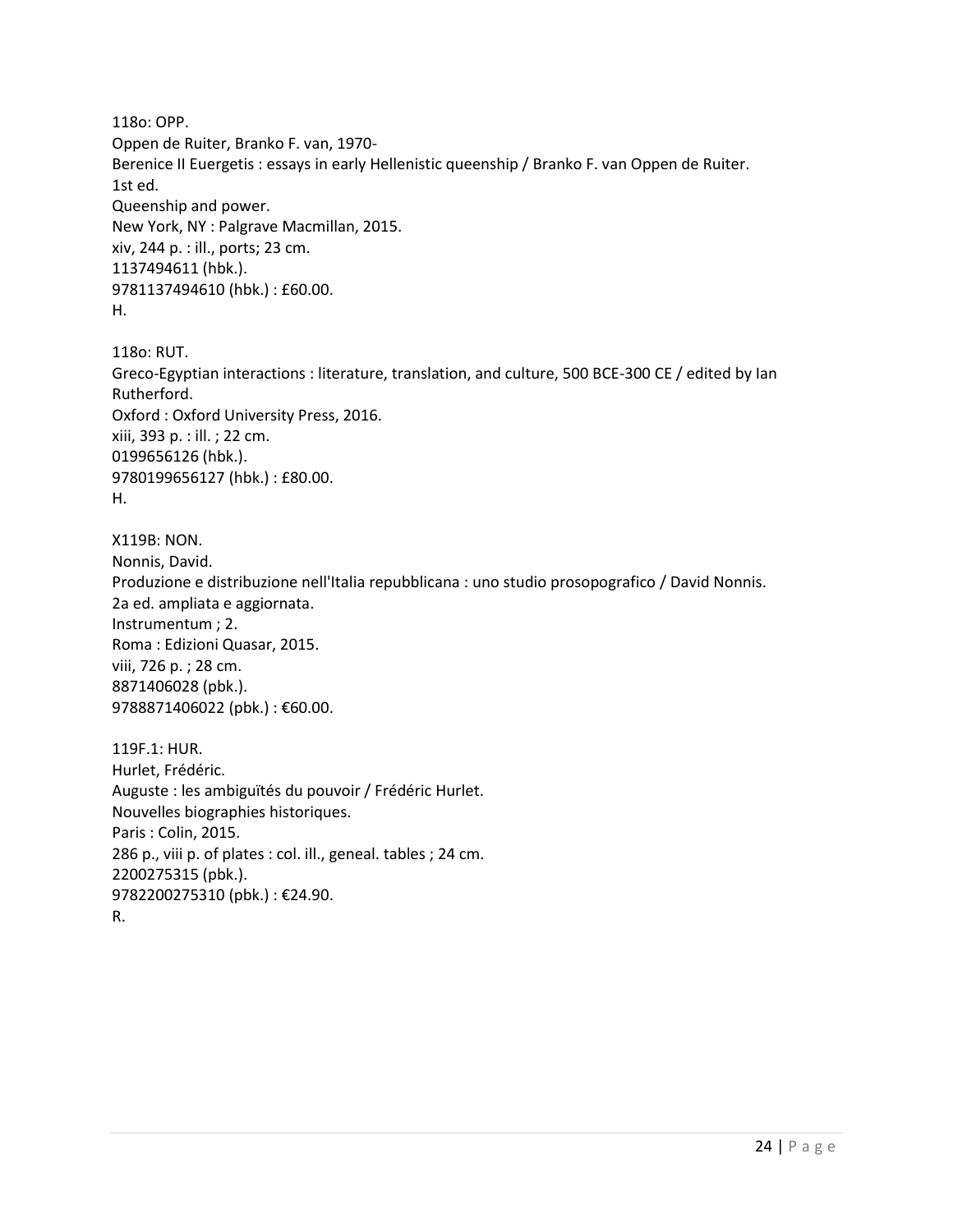119F.1: LUC. Entre mots et marbre : les métamorphoses d'Auguste / textes édités par Sabine Luciani ; avec la collaboration de Patricia Zuntow. Scripta antiqua ; 82. Bordeaux : Ausonius éditions, 2016. 298 p. : col. ill. ; 24 cm. 2356131515 (pbk.). 9782356131515 (pbk.) : €25.00. R.

119M: DEL. Delaplace, Christine. La fin de l'Empire romain d'Occident : Rome et les Wisigoths : de 382 à 531 / Christine Delaplace ; préface de Ian Wood. Collection "Histoire". Série "Histoire ancienne". Rennes : Presses universitaires de Rennes, 2015. 373 p., 12 p. of plates : 12 maps (chiefly col.) ; 24 cm. 2753542953 (pbk.). 9782753542952 (pbk.) : €21.00. R.

119M: ROS. Rosen, Klaus, 1937- Attila : der Schrecken der Welt / Klaus Rosen. München : C.H. Beck, 2016. 320 p. : 15 ill., 3 maps ; 23 cm. 3406690300 (hbk.). 9783406690303 (hbk.) : €24.95. R.

119N: LER. Propriétaires et citoyens dans l'Orient romain / textes édités par François Lerouxel - Valérie Pont. Scripta antiqua ; 84. Bordeaux : Ausonius, 2016. 364 p. : ill., geneal. tables, maps ; 24 cm. 2356131523 (pbk.). 9782356131522 (pbk.) : €25.00. R.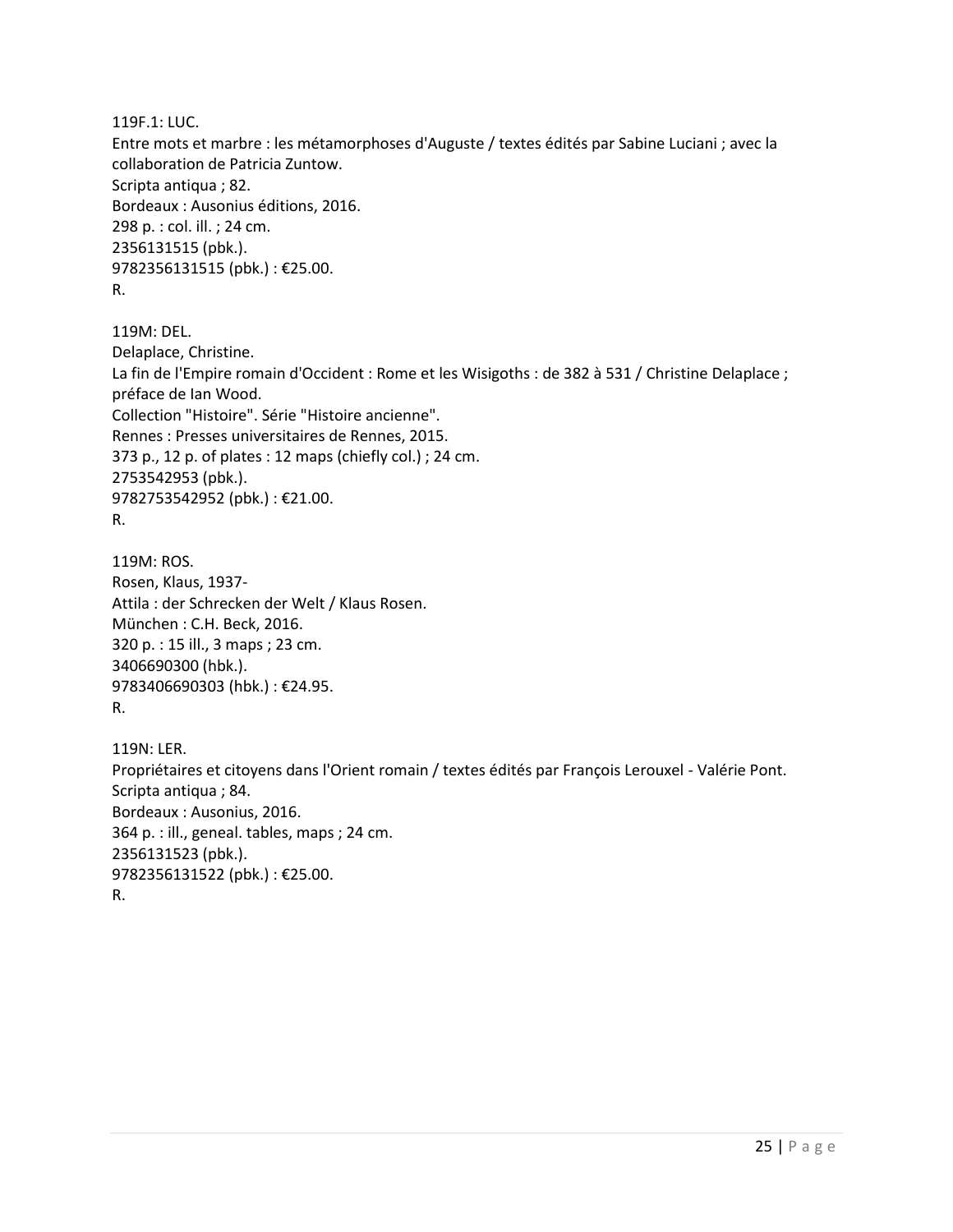119P: DEC. Decker, Michael J. The Byzantine Dark Ages / Michael J. Decker. Debates in archaeology. London ; New York, NY : Bloomsbury Academic, an imprint of Bloomsbury Publishing Plc, 2016. [viii], 246 p. : ill., maps, plans ; 22 cm. 1472536045 (hbk.). 9781472536044 (hbk.) : £55.00. 1472536037 (pbk.). 9781472536037 (pbk.) : £17.99. 9781472536051 (epub). 9781472536068 (ebook). H.

#### <span id="page-25-0"></span>**120: CHRISTIANITY, JUDAISM ETC.**

120B: SAL. Pagans and Christians in late antique Rome : conflict, competition, and coexistence in the fourth century / edited by Michele Salzman, Marianne Sághy, Rita Lizzi Testa. New York, NY : Cambridge University Press, 2016. xv, 419 p. : ill., plans ; 24 cm. 1107110300 (hbk.). 9781107110304 (hbk.) : £74.99 / \$120.00. 1107527031 (pbk.). 9781107527034 (pbk.). R. 120C: WEI. Weiss, Alexander. Soziale Elite und Christentum : Studien zu Ordo-Angehörigen unter den frühen Christen / Alexander Weiss. Millennium-Studien = Millennium studies ; Bd. 52. Berlin : De Gruyter, 2015. viii, 245 p. ; 25 cm. 3110373807 (hbk.). 9783110373806 (hbk.) : £74.99 / €99.95.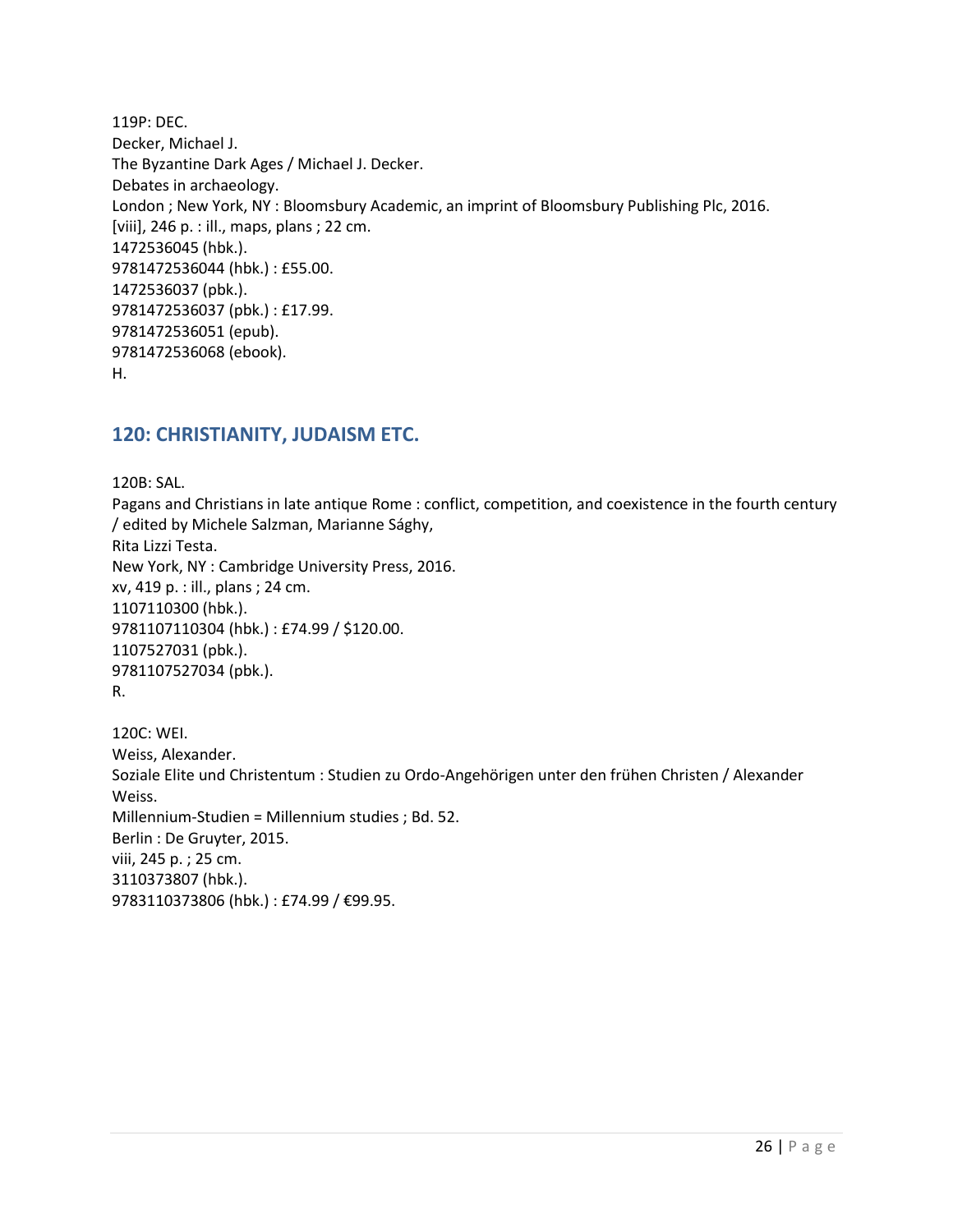#### <span id="page-26-0"></span>**121: POLITICS AND LAW**

121C: CAR. Cartledge, Paul. Democracy : a life / Paul Cartledge. Oxford : Oxford University Press, 2016. xxvi, 383 p. : ill., maps, ports ; 24 cm. 0199697671 (hbk.). 9780199697670 (hbk.) : £20.00. H.

121E: DUB.

L'imperium Romanum en perspective : les savoirs d'empire dans la République romaine et leur héritage dans l'Europe médiévale et moderne : actes du colloque de Paris, 26-28 novembre 2012 / sous la direction de Julien Dubouloz, Sylvie Pittia, Gaetano Sabatini. Institut des sciences et techniques de l'antiquité. Besançon : Presses universitaires de Franche-Comté, 2014. 483 p. ; 22 cm. 2848674989 (pbk.). 9782848674988 (pbk.): €38.00.

121F: ROS.

Processes of cultural change and integration in the Roman world / edited by Saskia T. Roselaar. Mnemosyne, bibliotheca classica Batava. Supplementum ; 382 ; History and archaeology of classical antiquity. Leiden ; Boston : Brill, 2015. x, 314 p. ; 25 cm. 9004294546 (hbk.). 9789004294547 (hbk.) : £100.00 / €115.00 / \$149.00. 9789004294554 (e-book) R.

121F: SIG. Sigmund, Christian, 1982- "Königtum" in der politischen Kultur des spätrepublikanischen Rom / Christian Sigmund. Beiträge zur Altertumskunde ; Bd. 333. Berlin : De Gruyter, 2014. xii, 418 p. : ill. ; 24 cm. 3110374382 (hbk.). 9783110374384 (hbk.) : £82.99 / €109.95. 9783110369274 (PDF). 9783110392784 (EPUB).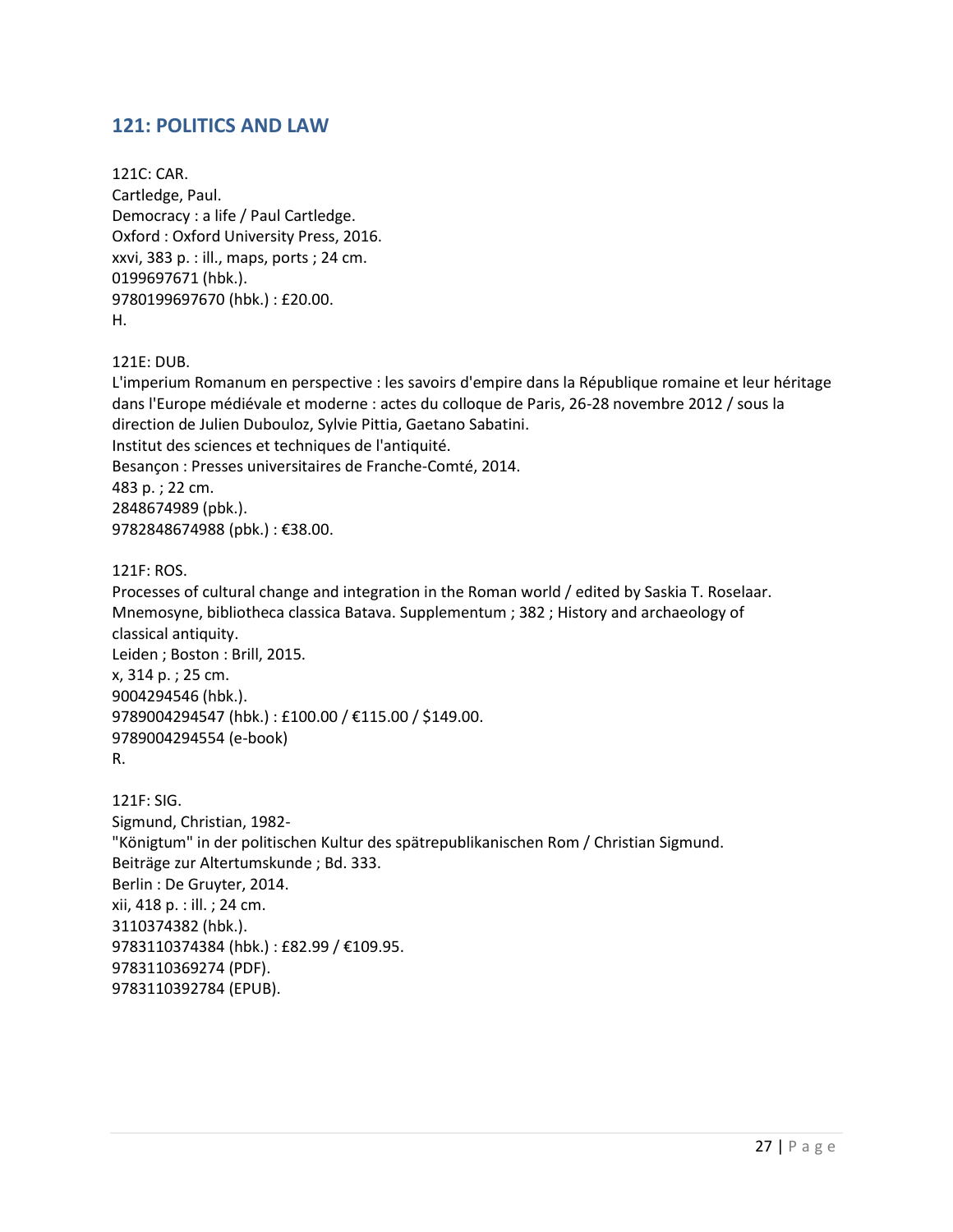121i: LAN.

Linguaggio e sistematica nella prospettiva di un romanista : atti della Giornata di studi in onore del professor Lelio Lantella (Torino, 22 marzo 2013) / a cura di Saverio Masuelli e Lucia Zandrino. Quaderni del Dipartimento di giurisprudenza dell'Università di Torino ; nuova serie, 28. Napoli : Edizioni scientifiche italiane, 2014. ix, 290 p. ; 24 cm. 8849528876 (pbk.). 9788849528879 (pbk.) : €29.00.

121J: HIL. Hillner, Julia. Prison, punishment and penance in late antiquity / Julia Hillner. Cambridge : Cambridge University Press, 2015. xx, 422 p. ; 24 cm. 0521517516 (hbk.). 9780521517515 (hbk.) : £75.00 / \$115.00. R.

#### <span id="page-27-0"></span>**122-123: RELIGION AND PHILOSOPHY**

122A: MOR.

Revealing and concealing in antiquity : textual and archaeological approaches to secrecy / edited by Eva Mortensen and Sine Grove Saxkjær. Aarhus studies in Mediterranean antiquity ; 13. Aarhus : Aarhus University Press, 2015. 202 p. : ill. (some col.), maps ; 25 cm. 8771243895 (hbk.). 9788771243895 (hbk.) : £25.00. H.

122C: CAR. Sonora : la dimensione acustica nel mondo mitico, magico e religioso dell'antichità classica / a cura di Romina Carboni e Marco Giuman. Quaderni di Otium ; 1. Perugia : Morlacchi editore U.P., 2015. 255 p. : ill., plans ; 24 cm. 8860745691 (pbk.). 9788860745699 (pbk.) : €20.00.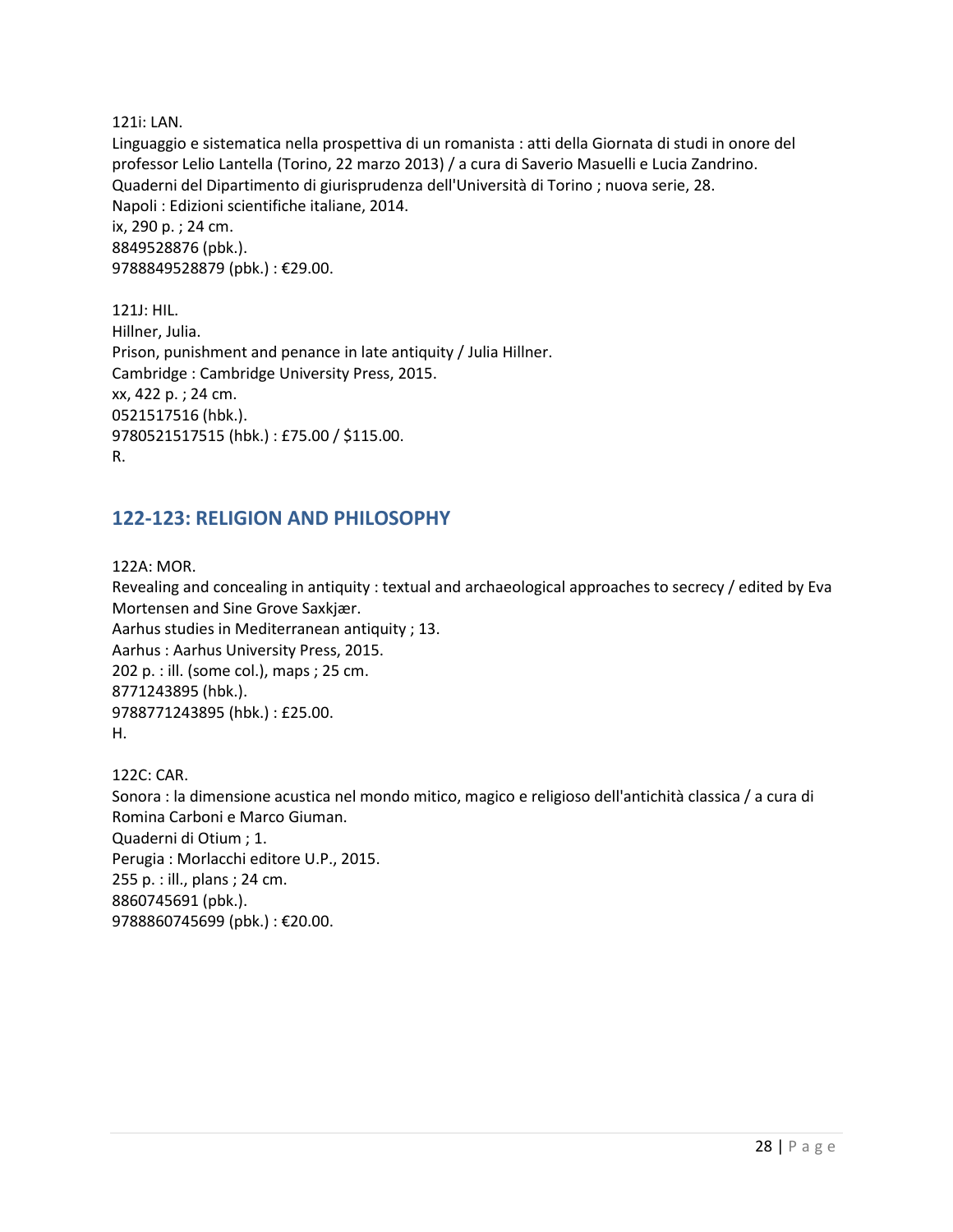122C: EHR. Ehrenheim, Hedvig von. Greek incubation rituals in Classical and Hellenistic times / Hedvig von Ehrenheim. Kernos. Supplément 29. Liège : Centre interational d'étude de la religion grecque antique : Presses universitaires de Liège, 2015. 282 p. : 10 ill. ; 24 cm. 2875620851 (pbk.). 9782875620859 (pbk.) : €35.00. H.

122C: MEL. Hellenistic sanctuaries : between Greece and Rome / edited by Milena Melfi and Olympia Bobou. Oxford : Oxford University Press, 2016. 326 p. : ill., maps, plans ; 22 cm. 0199654131 (hbk.). 9780199654130 (hbk.) : £80.00. H.

```
122C: PET. 
Petridou, Georgia.
Divine epiphany in Greek literature and culture / Georgia Petridou.
1st ed.
Oxford : Oxford University Press, 2015.
xiv, 411 p. : ill. ; 25 cm.
019872392X (hbk.). 
9780198723929 (hbk.) : £95.00. 
H.
```
122F: MAR. Greek philosophy and mystery cults / edited by María José Martín-Velasco, María José García Blanco. Newcastle upon Tyne : Cambridge Scholars Publishing, 2016. xii, 244 p. ; 21 cm. 1443888303 (hbk.). 9781443888301 (hbk.) : £47.99. H.

122J: SCH. Scheid, John. The gods, the state, and the individual : reflections on civic religion in Rome / John Scheid ; translated and with a foreword by Clifford Ando. Empire and after. Philadelphia : University of Pennsylvania Press, 2016. xxiii, 174 p. ; 24 cm. 0812247663 (hbk.). 9780812247664 (hbk.) : £36.00 / \$55.00. R.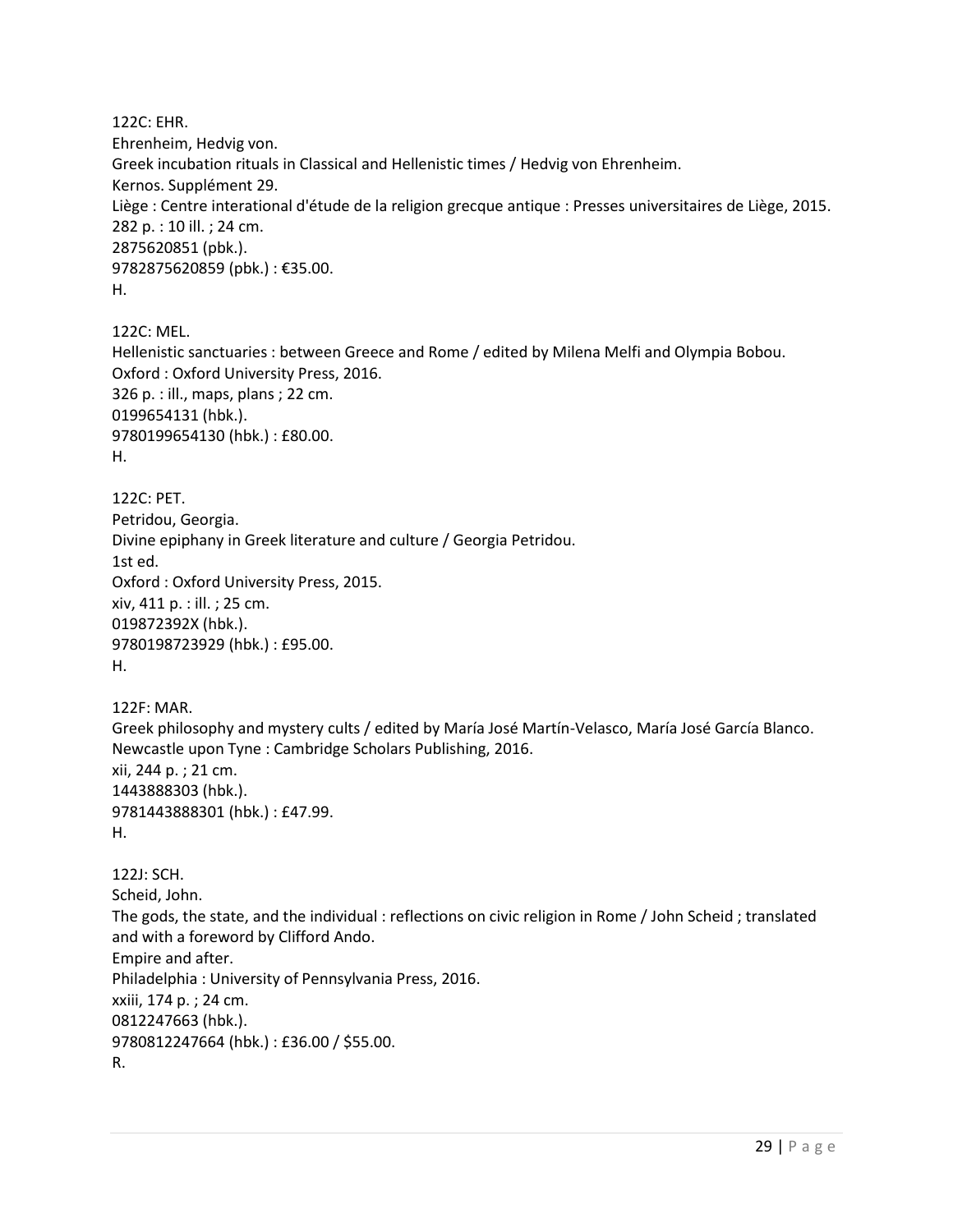123J: MAR. Marx-Wolf, Heidi. Spiritual taxonomies and ritual authority : Platonists, priests, and gnostics in the third century C.E. / Heidi Marx-Wolf. Divinations: rereading late ancient religion. Philadelphia : University of Pennsylvania Press, 2016. [ix], 200 p. ; 24 cm. 0812247892 (hbk.). 9780812247893 (hbk.) : £36.00 / \$55.00. R.

#### <span id="page-29-0"></span>**127: SCIENCE AND TECHNOLOGY**

127D: KIN. King, Helen, 1957- The one-sex body on trial : the classical and early modern evidence / Helen King. The history of medicine in context. Farnham, Surrey : Ashgate Publishing Limited, 2013. xii, 274 p. : ill., facsims, ports ; 24 cm. 1409463354 (hbk.). 9781409463351 (hbk.) : £95.00. 9781409463368 (ebook). 9781409463375 (epub).

127F: FLE.

La technologie gréco-romaine : transmission, restitution et médiation : actes du colloque organisé par l'ERSAM à Caen, 10-12 mars 2010 / publié sous la direction de Philippe Fleury, Catherine Jacquemard et Sophie Madeleine. Symposia. Caen : Presses universitaires de Caen, 2015. 282 p. : ill. (some col.), facsims, plans ; 24 cm. 2841335178 (pbk.). 9782841335176 (pbk.) : €28.00. R.

127G: JOH. Johnson, Scott Fitzgerald, 1976- Literary territories : cartographical thinking in late antiquity / Scott Fitzgerald Johnson. Oxford ; New York : Oxford University Press, 2016. xiv, 195 p. ; 25 cm. 0190221232 (hbk.). 9780190221232 (hbk.) : £47.99. H. and R.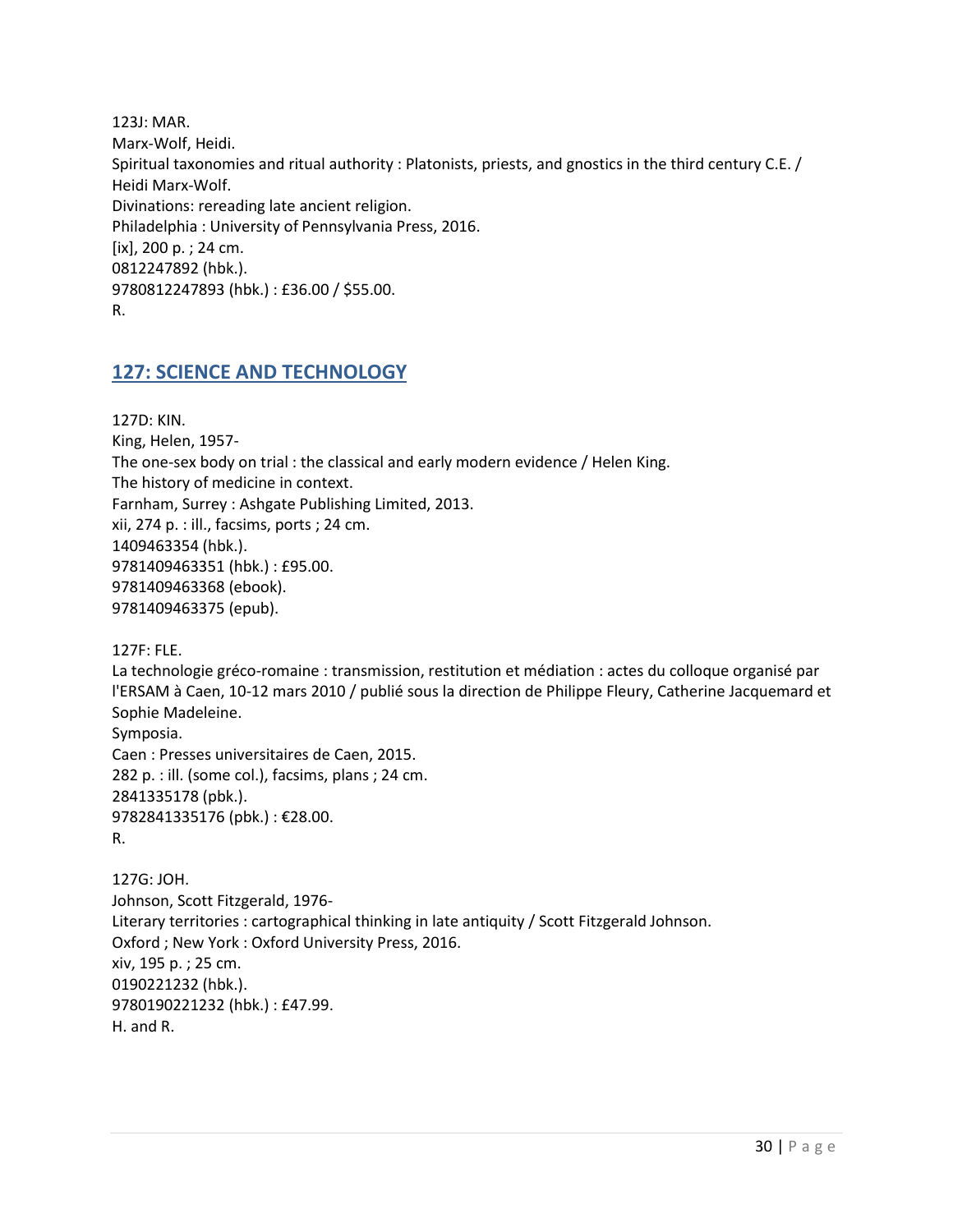## <span id="page-30-0"></span>**128-135: ART**

128D: NEW.

Pergamon and the Hellenistic kingdoms of the ancient world / edited by Carlos A. Picón and Seán Hemingway.

New York : Metropolitan Museum of Art ; New Haven ; London : Distributed by Yale University Press, 2016.

xi, 346 p. : ill., maps ; 29 cm. 1588395871 (hbk.). 9781588395870 (hbk.) : £40.00. H.

128E: ALC.

Beyond boundaries : connecting visual cultures in the provinces of ancient Rome / Susan E. Alcock, Mariana Egri, and James F.D. Frakes, editors. Los Angeles : Getty Publications, [2016]. [xxi], 386 p. : ill. (some col.), col. maps, plans, port. ; 26 cm. 1606064711 (hbk.). 9781606064719 (hbk.) : £45.00 / \$69.95. R.

129A: GAN.

Herrschaftsverhältnisse und Herrschaftslegitimation : Bau- und Gartenkultur als historische Quellengattung hinsichtlich Manifestation und Legitimation von Herrschaft : Symposium, 22.-24. Oktober 2014 = Power relationships and legitimation of power : Bau- und Gartenkultur as a historical source of the manifestation and legitimation of rule and power / Joachim Ganzert - Inge Nielsen (Hrsg.). Beiträge zur Architektur- und Kulturgeschichte ; Bd. 11.

Hephaistos, Kritische Zeitschrift zu Theorie und Praxis der Archäologie und angrenzender Gebiete. Sonderband. Berlin : Lit, 2015.

vi, 297 p. : ill. (chiefly col.), maps, plans ; 31 cm. 364399804X (hbk.). 9783643998040 (hbk.) : €59.90.

130A: TRE.

Aqua et fontes : la strada azzurra verso Roma : recuperi archeologici della Guardia di Finanza al Castello Caetani di Trevi nel Lazio / mostra, catalogo e direzione scientifica a cura di Tiziano Cinti e Mauro Lo Castro. Roma : Gangemi editore, 2014. 95 p. : ill. (chiefly col.), maps ; 22 x 25 cm.

8849229682 (pbk.).

9788849229684 (pbk.) : €22.00.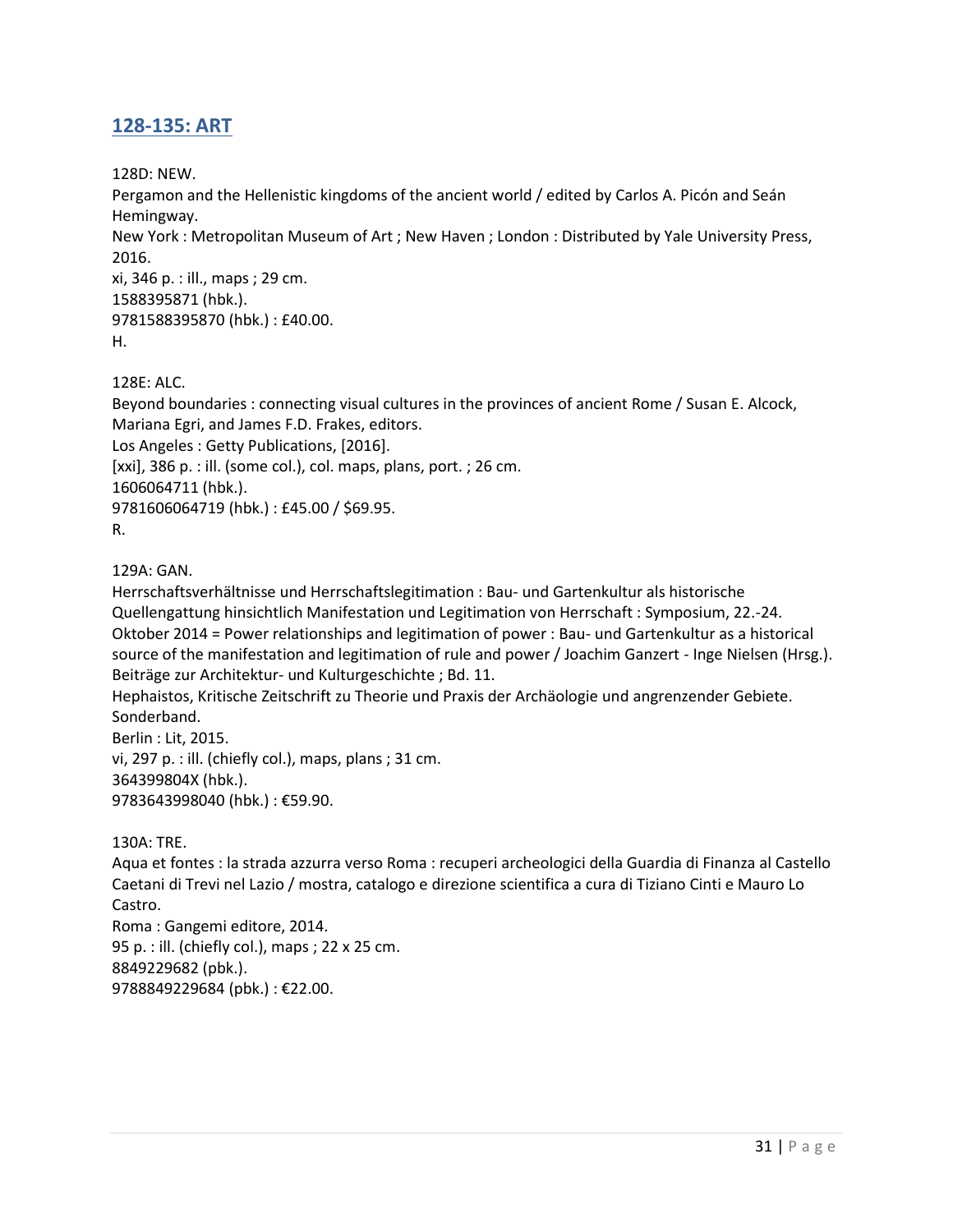130A: EDE. Charles Ede Ltd. Catalogue 192 / Charles Ede Limited. London : Charles Ede Ltd., 2016. [64] p. : col. ill. ; 30 cm.

X130A: CHR. Christie, Manson & Woods International Inc. Antiquities : Tuesday 12 April 2016. New York : Christie's, [2016]. 113 p. : col. ill., ports ; 27 cm. ERRIN - 12256.

X131K.1: KAL.

Kalaitzi, Myrina, 1974- Figured tombstones from Macedonia, fifth-first century BC / Myrina Kalaitzi. Oxford monographs on classical archaeology. Oxford : Oxford University Press, 2016. xxxi, 288 p., [120] p. of plates : ill. (some col.), maps ; 28 cm. 0198746458 (hbk.). 9780198746454 (hbk.) : £120.00. H.

X132A: I 79.

Corpus vasorum antiquorum Italia. Fasc. 79, Ruvo di Puglia, Museo Nazionale Jatta. Fasc. 1, Ceramica a figure rosse protoitaliota, lucana e apula antica / di Ada Riccardi. Ruvo di Puglia, Museo Nazionale Jatta ; fasc. 1. Roma : "L'Erma" di Bretschneider, 2015. 84 p., 79 p. of plates : ill. ; 33 cm. 8891309028 (hbk.). 9788891309020 (hbk.) : €230.00. 9788891309044 (pdf).

X132A: I 80.

Corpus vasorum antiquorum Italia. Fasc. 80, Ruvo di Puglia, Museo Nazionale Jatta. Fasc. 2, Ceramica apula a figure rosse Apulo Medio (I) / di Carmela Roscino. Ruvo di Puglia, Museo Nazionale Jatta ; fasc. 2. Roma : "L'Erma" di Bretschneider, 2015. 87 p., 72 p. of plates : ill. ; 33 cm. 8891309400 (hbk.). 9788891309402 (hbk.) : €230.00. 9788891309426 (pdf).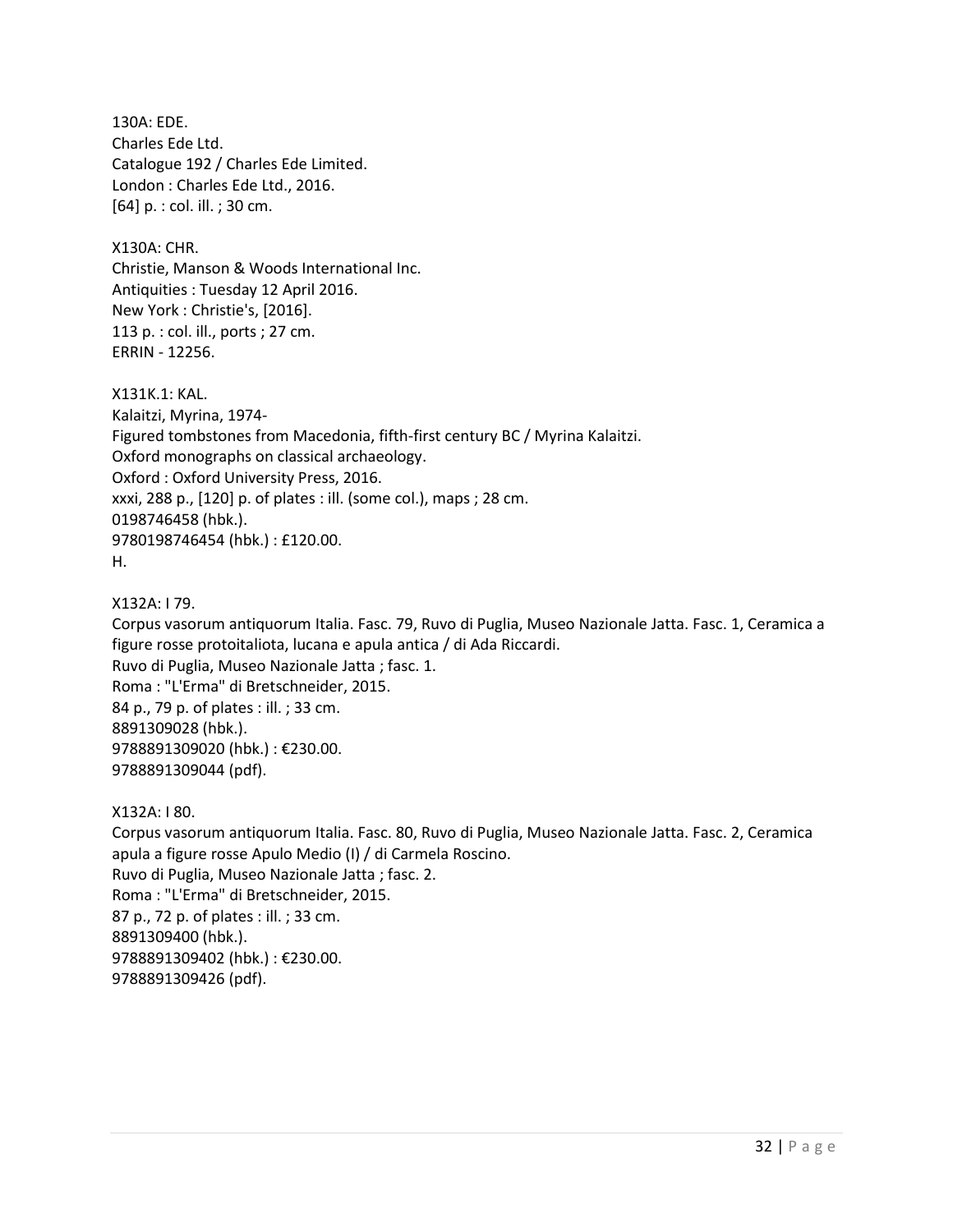134C: GER. Frecer, Robert. Gerulata : the lamps : Roman lamps in a provincial context / Robert Frecer. 1st ed. Prague : Charles University in Prague, Karolinum Press, 2015. 429 p. : col. ill., maps ; 24 cm. 8024626780 (pbk.). 9788024626789 (pbk.) : \$40.00. R.

#### <span id="page-32-0"></span>**136: NUMISMATICS**

X136G: BUR. Hostein, Antony, 1975- Roman provincial coinage. Vol. 9, From Trajan Decius to Uranius Antoninus (AD 249-254) / Antony Hostein, Jerome Mairat ; commenced by E. Levante. London : British Museum ; Paris : Bibliothèque Nationale de France, 2016. 2 v. (xv, 456 p., 8, 155 p. of plates) : ill., maps ; 28 cm. 071411829X (set : hbk.) BMP. 2717727108 (set : hbk.) BN. 9780714118291 (set : hbk.) BMP : £160.00. 9782717727104 (set : hbk.) BN. R.

136P.2: THO. Thonemann, Peter. The Hellenistic world : using coins as sources / Peter Thonemann. Guides to the coinage of the ancient world. Cambridge : Cambridge University Press, 2015. xxxi, 230 p. : ill., maps ; 23 cm. 1107086965 (hbk.). 9781107086968 (hbk.) : £59.99 / \$99.99. 1107451752 (pbk.). 9781107451759 (pbk.) : £20.99 / \$34.99. H.

136Q.1: MAR. Markou, Evangéline. Nomismatikē kai historia : hē periptōsē tēs Kyprou kata tous archaikous kai klasikous chronous / Euangelinē Markou = Coinage and history : the case of Cyprus during the archaic and classical periods / Evangeline Markou. Dialexeis gia tēn historia tēs nomismatokopias = Lectures on the history of numismatics ; 6. Leukōsia : Politistiko Hidryma Trapezēs Kyprou, 2015. 169 p. : ill. (some col.), maps ; 24 cm. 9963429548(pbk.). 9789963429547 (pbk.) : €12.00.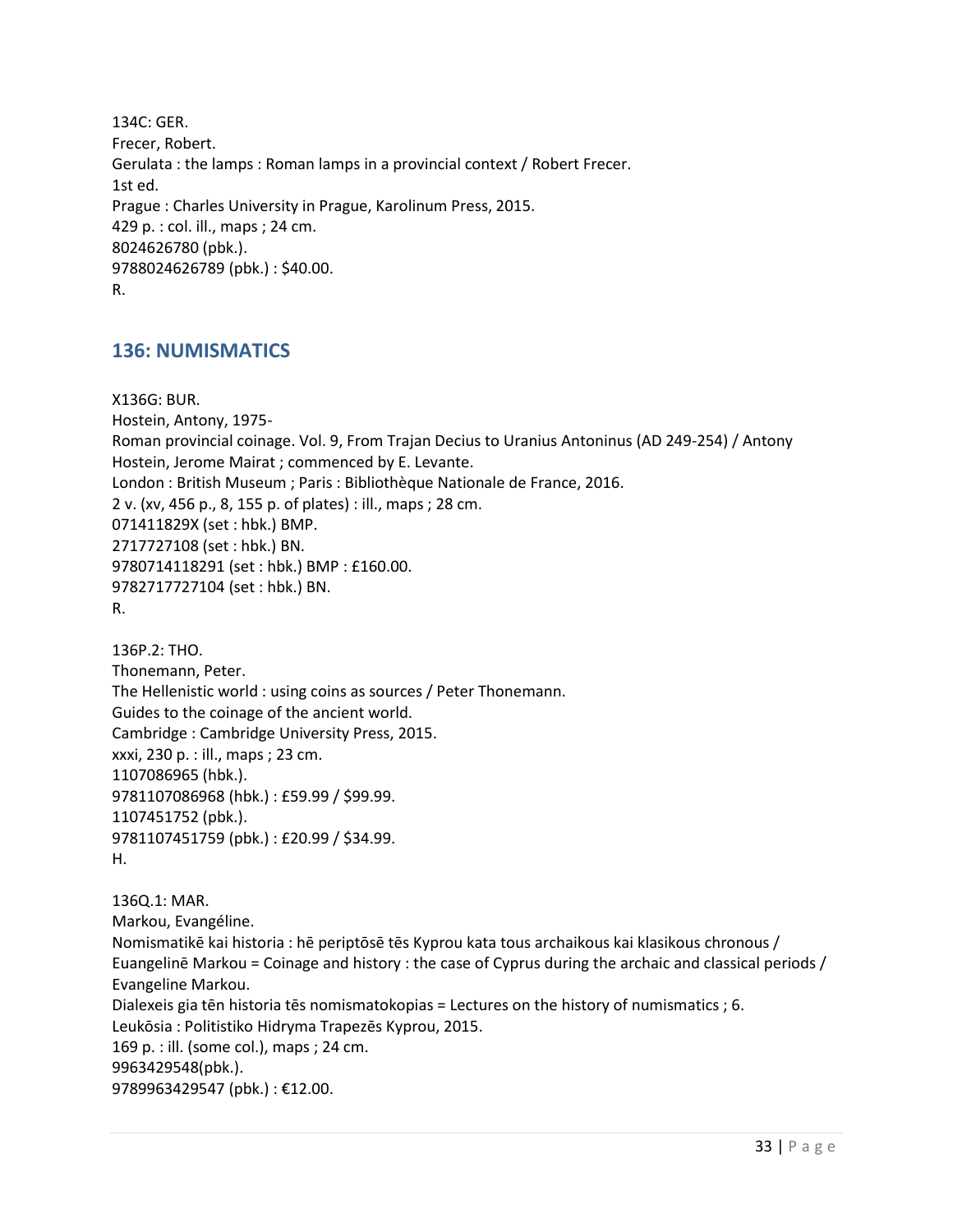NUM. Elkins, Nathan T. Monuments in miniature : architecture on Roman coinage / Nathan T. Elkins. Numismatic studies ; no. 29. New York : The American Numismatics Society, 2015. ix, 230 p. : ill. ; 31 cm. 0897223446 (hbk.). 9780897223447 (hbk.) : £65.00. R.

#### <span id="page-33-0"></span>**151: MODERN GREEK**

151D: PET. Petrakos, Vasileios Ch. Hēmerologio archaiologiko ta chronia tou Kapodistria 1828-1832 / Vasileiou Ch. Petrakou. Vivliothēkē tēs en Athēnais Archaiologikēs Hetaireias ; ar. 301-303. Athēnai : Hē en Athēnais Archaiologikē Hetaireia, 2015. 3 v. (xi, 507, viii, 558, viii, 458 p.) : ill. (some col.), facsims, plans, ports ; 24 cm. 6185047195 (v. I : pbk.). 9786185047191 (v. I : pbk.) : €26.67. 6185047209 (v. II : pbk.). 9786185047207 (v. II : pbk.) : €26.67. 6185047217 (v. III : pbk.). 9786185047214 (v. III : pbk.) : €26.67. H.

#### <span id="page-33-1"></span>**152-153: ANCIENT LIFE**

152F: CAN. Canali De Rossi, Filippo, 1962- Hippika : corse di cavalli e di carri in Grecia, Etruria e Roma : le radici classiche della moderna competizione sportiva. Vol. 2, Le corse al galoppo montato nell'antica Grecia / Filippo Canali De Rossi. Nikephoros. Beihefte ; Bd. 22. Hildesheim : Weidmann, 2016. x, 158 p. : ill. ; 24 cm. 3615004213 (vol. 2 : pbk.). 9783615004212 (vol. 2 : pbk.) : €39.80.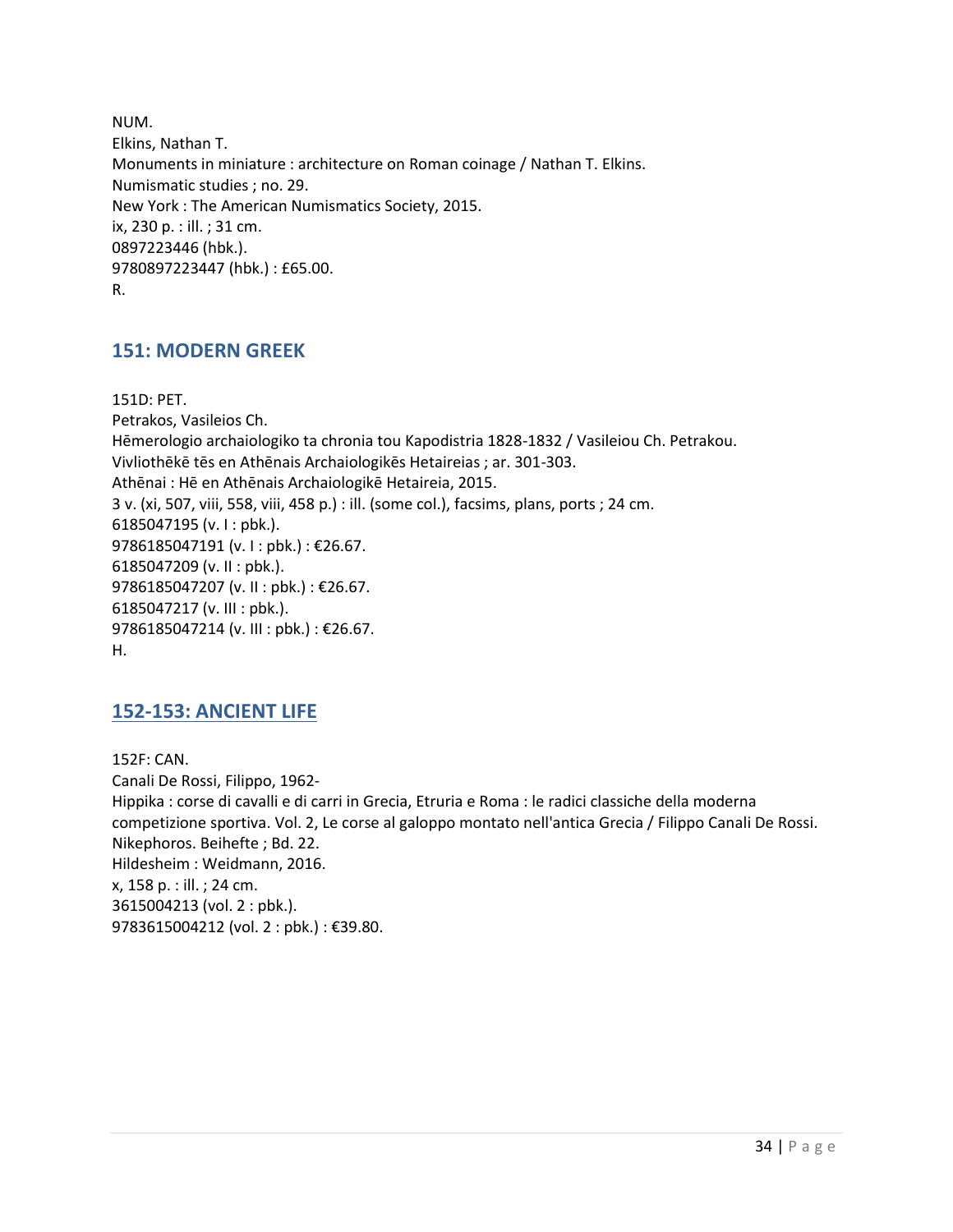152J.2: SOM. Sommer, Maria. Care, socialization and play in Ancient Attica : a developmental childhood archaeological approach / Maria Sommer and Dion Sommer. [Aarhus, Denmark] : Aarhus University Press, 2015. 198 p. : ill. (chiefly col.) ; 25 cm. 877124297X (hbk.). 9788771242973 (hbk.) : £40.00. H.

152J.3: MAS. Masterson, Mark. Man to man : desire, homosociality, and authority in late-Roman manhood / Mark Masterson. Columbus : Ohio State University Press, 2014. xi, 222 p. : ill. ; 24 cm. 0814212689 (hbk.). 9780814212684 (hbk.) : \$62.95. 0814293727 (cd-rom). 9780814293720 (cd-rom). 0814273521 (ebook). 9780814273524 (ebook). R.

153B: FIN. Fink, Dennis L., 1942- The Battle of Marathon in scholarship : research, theories and controversies since 1850 / Dennis L. Fink. Jefferson, North Carolina : McFarland & Company, Inc., Publishers, 2014. vii, 229 p. ; 26 cm. 0786479736 (pbk.). 9780786479733 (pbk.) : £36.95 / \$45.00. 9781476615349 (ebook).

153C: CHR. Chrystal, Paul. Wars and battles of the Roman Republic : 753 BC-100 BC, The bloody road to empire / Paul Chrystal. [Stroud] : Fonthill, 2015. 176 p. : ill. (some col.), maps ; 24 cm. 178155305X (pbk.). 9781781553053 (pbk.) : £18.99 / \$32.95. R.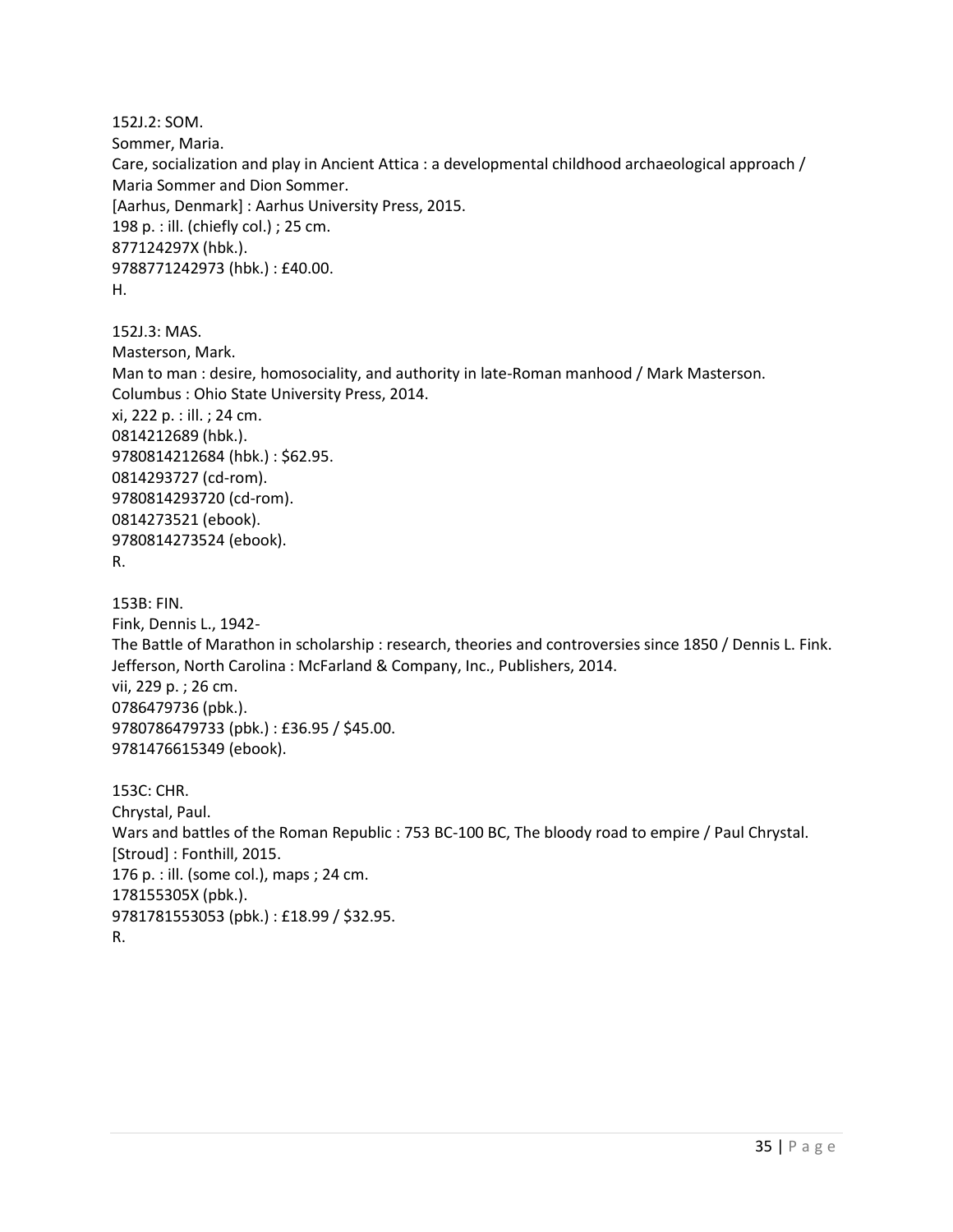153F.2: WIL. Urban craftsmen and traders in the Roman world / edited by Andrew Wilson and Miko Flohr. Oxford studies on the Roman economy. Oxford : Oxford University Press, 2016. xvi, 408 p. : ill., plans ; 25 cm. 0198748485 (hbk.). 9780198748489 (hbk.) : £80.00. R.

153F.2: WAL. Waliszewski, Tomasz. Elaion : olive oil production in Roman and Byzantine Syria-Palestine / Tomasz Waliszewski. PAM monograph series ; 6. Warsaw : University of Warsaw Press, 2014. 631 p. : ill., maps, plans ; 30 cm. 8323513457 (pbk.). 9788323513452 (pbk.).

#### <span id="page-35-0"></span>**201: COLLECTED ESSAYS**

online. FuturoClassico FCI. Bari : Centro Interuniversitario di Ricerca di Studi sulla Tradizione. CIRST. No.1 (2015)- 2465-0951.

#### <span id="page-35-1"></span>**203-206: CLASSICAL STUDIES ETC.**

203A: RAB. From abortion to pederasty : addressing difficult topics in the classics classroom / edited by Nancy Sorkin Rabinowitz and Fiona McHardy. Columbus : Ohio State University Press, 2014. ix, 303 p. : ill. ; 24 cm. 0814212611 (hbk.). 9780814212615 (hbk.) : \$69.95. H. or R.

203B: CON. Aspetti della fortuna dell'antico nella cultura europea : atti della dodecima giornata di studi, Sestri Levante, 13 marzo 2015 / a cura di Sergio Audano e Giovanni Cipriani. Echo ; 18. Foggia : Edizioni Il Castello, 2016. 257 p. : col. ill. ; 21 cm. 8865721707 (pbk.). 9788865721704 (pbk.) : €20.00.